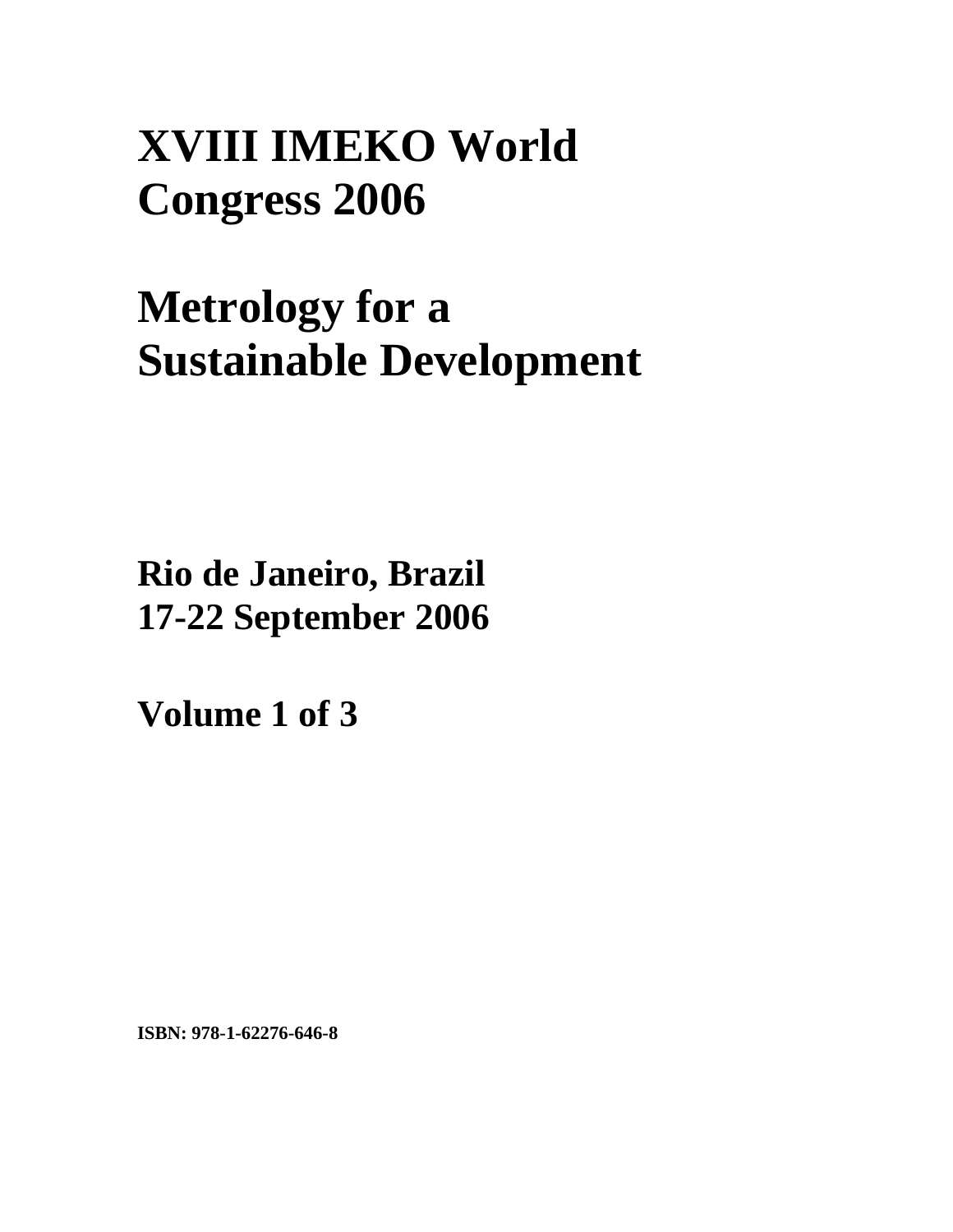**Printed from e-media with permission by:** 

Curran Associates, Inc. 57 Morehouse Lane Red Hook, NY 12571



**Some format issues inherent in the e-media version may also appear in this print version.** 

Copyright© (2006) by the International Measurement Federation (IMEKO) All rights reserved.

Printed by Curran Associates, Inc. (2013)

For permission requests, please contact the International Measurement Federation (IMEKO) at the address below.

IMEKO-International Measurement Federation Secretariat P.O. Box 457 H-1371 Budapest Hungary

Phone/Fax: +36 1 353 1562

imeko@t-online.hu

#### **Additional copies of this publication are available from:**

Curran Associates, Inc. 57 Morehouse Lane Red Hook, NY 12571 USA Phone: 845-758-0400 Fax: 845-758-2634 Email: curran@proceedings.com Web: www.proceedings.com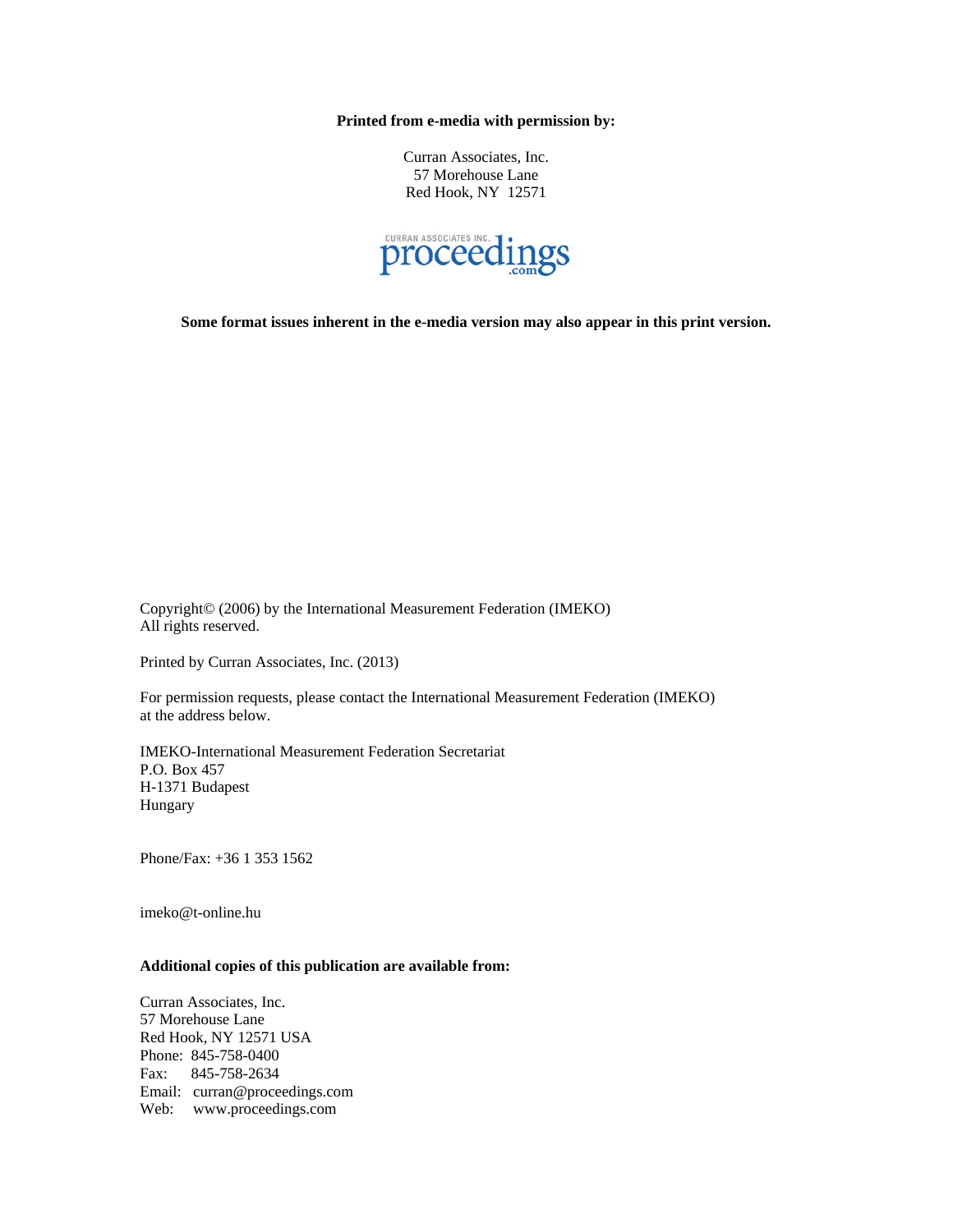### **TABLE OF CONTENTS**

#### Volume 1

| DETERMINATION OF OPTIMUM INPUT SIGNALS FOR CALIBRATION OF MEASUREMENT                                                                           |  |
|-------------------------------------------------------------------------------------------------------------------------------------------------|--|
|                                                                                                                                                 |  |
| Chingiz Hajiyev                                                                                                                                 |  |
| Chingiz Hajiyev                                                                                                                                 |  |
|                                                                                                                                                 |  |
| David Kimetto                                                                                                                                   |  |
| DEVELOPMENTS OF MEASUREMENT DUE TO TENDENCIES OF MICROELECTRONICS                                                                               |  |
|                                                                                                                                                 |  |
| Eugen-Georg Woschni                                                                                                                             |  |
|                                                                                                                                                 |  |
| Koji Ito, Tsutomu Imai, Toshiyuki Kondo                                                                                                         |  |
| AN OPEN SOURCE BASED TELECOM MEASUREMENT SETUP BASED ON                                                                                         |  |
| Nico Deblauwe, Valentin Enescu, Leo Van Biesen                                                                                                  |  |
|                                                                                                                                                 |  |
| Maura Casadio, Alessandro Noriaki Ide, Pietro G. Morasso, Vittorio Sanguineti                                                                   |  |
|                                                                                                                                                 |  |
| C. Ferrero, C. Marinari, R. Kumme, W. Herte                                                                                                     |  |
| <b>INVESTIGATION OF PARASITIC COMPONENTS IN PTB'S 2 MN DEADWEIGHT MACHINE</b>                                                                   |  |
|                                                                                                                                                 |  |
| C. Ferrero, C. Marinari, R. Kumme                                                                                                               |  |
| <b>CONSTRUCTION AND EVALUATION OF A TRACEABLE METROLOGICAL LONG RANGE</b>                                                                       |  |
|                                                                                                                                                 |  |
| Albert Weckenmann, Jörg Hoffmann                                                                                                                |  |
| BILATERAL INTERCOMPARISON BETWEEN ACCREDITED LABORATORIES BY RBC                                                                                |  |
|                                                                                                                                                 |  |
| Manuel Antonio Pires Castanho, Rudinei De Brito Maciel                                                                                          |  |
| ACCURATE DETERMINATION OF SPRING CONSTANT OF ATOMIC FORCE MICROSCOPE                                                                            |  |
|                                                                                                                                                 |  |
| Min-Seok Kim, Yon-Kyu Park, Jae-Hyuk Choi, Dae-Im Kang                                                                                          |  |
| Hung-Kung Liu, William F. Guthrie, Juan Soto                                                                                                    |  |
| NUMERICAL SIMULATION OF ZINC FREEZING POINT - EFFECT OF MULTICOMPONENT                                                                          |  |
|                                                                                                                                                 |  |
| Denise Camarano, Vinícius S. Moreira, Roberto M. De Andrade                                                                                     |  |
|                                                                                                                                                 |  |
| A. G. Steele, R. J. Douglas                                                                                                                     |  |
| HARNESSING SIMULATIONS FOR GUM-COMPLIANT EVALUATION OF UNCERTAINTY IN                                                                           |  |
|                                                                                                                                                 |  |
| J. E. Decker, A. G. Steele, R. J. Douglas                                                                                                       |  |
|                                                                                                                                                 |  |
| Sergey V. Muravyov, Valery N. Borikov, Stanislav A. Kaysanov                                                                                    |  |
| A NEW CALIBRATION METHOD WITH STATIC LOADS FOR PIEZOELECTRIC FORCE                                                                              |  |
|                                                                                                                                                 |  |
| Oliver Mack                                                                                                                                     |  |
| <b>PRECISION SCALES OF PLANE ANGLE: PRINCIPLES AND METHODS OF CALIBRATION  88</b><br>Olga B. Basun, Valery A. Granovsky, Mikhail D. Kudryavtsev |  |
|                                                                                                                                                 |  |
| Francisco Santos, Rafael Cantalice, Raimundo Freire, Will Almeida, Elmar Melcher                                                                |  |
| PRECISION MEASUREMENT OF LOW AC VOLTAGE IN WIDE BAND WITH COMPOSITE                                                                             |  |
|                                                                                                                                                 |  |
| Zdenek Havranek                                                                                                                                 |  |
| VERIFICATION OF THE DOUBLE LAYER HOLOGRAPHIC ARRAY FOR EXTRACTION OF                                                                            |  |
|                                                                                                                                                 |  |
| Zdenek Havranek, Ludvik Bejcek                                                                                                                  |  |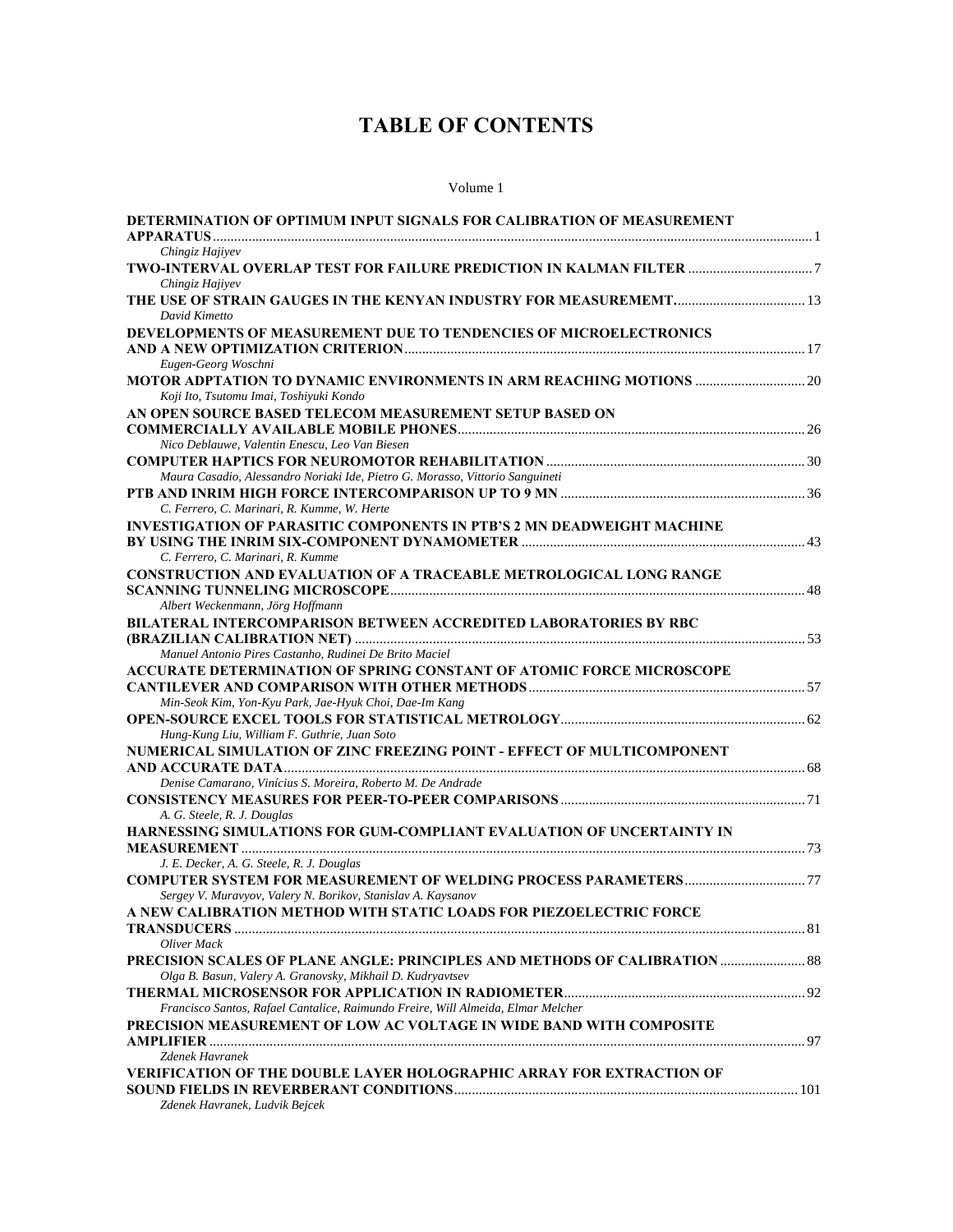| MOTION ACCURCY MEASUREMENT DEVICE BY USING PARALLEL MECHANISM FOR                                                                  |  |
|------------------------------------------------------------------------------------------------------------------------------------|--|
| Yukitoshi Ihara, Shozo Matsushita                                                                                                  |  |
|                                                                                                                                    |  |
| Andrej Predin, Ignacijo Biluš, Mitja Kastrevc, Roman Klasinc                                                                       |  |
| <b>DENSITY MEASUREMENT OF A THIN-FILM BY THE PRESSURE-OF-FLOTATION METHOD 116</b><br>Atsushi Waseda, Kenichi Fujii                 |  |
| TECHNICAL MONITORING AND DIAGNOSTICS: INDISPENSABLE ELEMENT OF                                                                     |  |
| László Monostori, Zsolt János Viharos                                                                                              |  |
| INTEGRATION OF PRODUCTION-, QUALITY- AND PROCESS MONITORING FOR AGILE                                                              |  |
|                                                                                                                                    |  |
| Zsolt János Viharos, Botond Kádár, László Monostori, Zsolt Kemény, Balázs Csáji, András Pfeiffer, Dávid Karnok                     |  |
| <b>TRAINING ON BASICS FOR INDUSTRIAL METROLOGY BY INTEGRATION OF WORK AND</b>                                                      |  |
|                                                                                                                                    |  |
| A. Weckenmann, Teresa Werner                                                                                                       |  |
| Jaime I. Hernández-Navarro, Gabriel Ascanio, Leopoldo Ruiz-Huerta, Alberto Caballero-Ruiz                                          |  |
|                                                                                                                                    |  |
| Jiong-Shiun Hsu, Chi-Shen Chang, Yu-Yi Su, Jeah-Sheng Wu, Sheau-Shi Pan                                                            |  |
|                                                                                                                                    |  |
| Luciano Brunetti, Luca Oberto, Emil Vremera                                                                                        |  |
|                                                                                                                                    |  |
| Jaroslav Kadlec, Radimír Vrba, Radek Helán                                                                                         |  |
| <b>MULTIPLEXED FIBER OPTIC OTDR SENSORS FOR MONITORING OF SOIL SLIDING 151</b>                                                     |  |
| Il-Bum Kwon, Chi-Yeop Kim, Dae-Cheol Seo, Hyo-Chang Hwang                                                                          |  |
| EFFECT AND MEASUREMENT OF THE MACHINE COMPLIANCE IN THE MACRO RANGE                                                                |  |
|                                                                                                                                    |  |
| Christian Ullner, Erhard Reimann                                                                                                   |  |
| DESIGN AND CAPABILITY OF A NEW CALIBRATION MACHINE FOR THE MACRO RANGE                                                             |  |
| Harald Kohlhoff, Christian Ullner                                                                                                  |  |
|                                                                                                                                    |  |
| Naoki Kuramoto, Kenichi Fujii                                                                                                      |  |
|                                                                                                                                    |  |
| C. Jacques, G. D. Chapman                                                                                                          |  |
| MEASUREMENT OF SHORT NOISY SIGNAL PARAMETERS WITH THE USE OF SIGN DM  174                                                          |  |
| Włodzimierz Pogribny, Igor Rozhankiwsky, Tadeusz Leszczynski                                                                       |  |
| FRACTAL ANALISYS METHODS IN ESTIMATION AND PREDICTION OF SOME                                                                      |  |
|                                                                                                                                    |  |
| Laurentiu-Dan Milici, Mihai Cretu, Mariana-Rodica Milici<br>NONDESTRUCTIVE EVALUATION BY ANALYSIS FOR DENSITY OF CRACK IN TUNNEL & |  |
|                                                                                                                                    |  |
| Man-Yong Choi, Jeong-Hak Park, Chin-Ok Lee, Kee-Hwan Jee, Su-Un Kim                                                                |  |
| SPECTRAL ANALYSIS APPLICATION IN HOT-WIRE ANEMOMETER INVESTIGATIONS OF                                                             |  |
|                                                                                                                                    |  |
| G. L. Pankanin, J. Berlinski, R. Chmielewski                                                                                       |  |
| SENSOR OF ROTATIONAL MOVEMENT AROUND VERTICAL AXIS FOR SEISMIC                                                                     |  |
|                                                                                                                                    |  |
| Jaroslav Strunc, Stanislav Dado, Jiri Buben                                                                                        |  |
| <b>METHOD FOR INPUT SIGNAL RESTORATION DURING DYNAMIC PRESSURE</b>                                                                 |  |
|                                                                                                                                    |  |
| Myroslav Tykhan, Liubomyra Kolochenyk                                                                                              |  |
| <b>MONITORING, MEASURING AND CONTROL SYSTEMS FOR REAL EQUIPMENT</b>                                                                |  |
| Tomáš Sysala, Petr Dostál, Milan Adámek                                                                                            |  |
| DEVELOPMENT AND EVALUATION OF TUNING FORK TYPE FORCE TRANSDUCERS  203                                                              |  |
| Toshiyuki Hayashi, Yoshihisa Katase, Kazunaga Ueda, Tsuyoshi Hoshino, Hiroshi Suzawa, Masaaki Kobayashi                            |  |
|                                                                                                                                    |  |
| Roman Tabisz                                                                                                                       |  |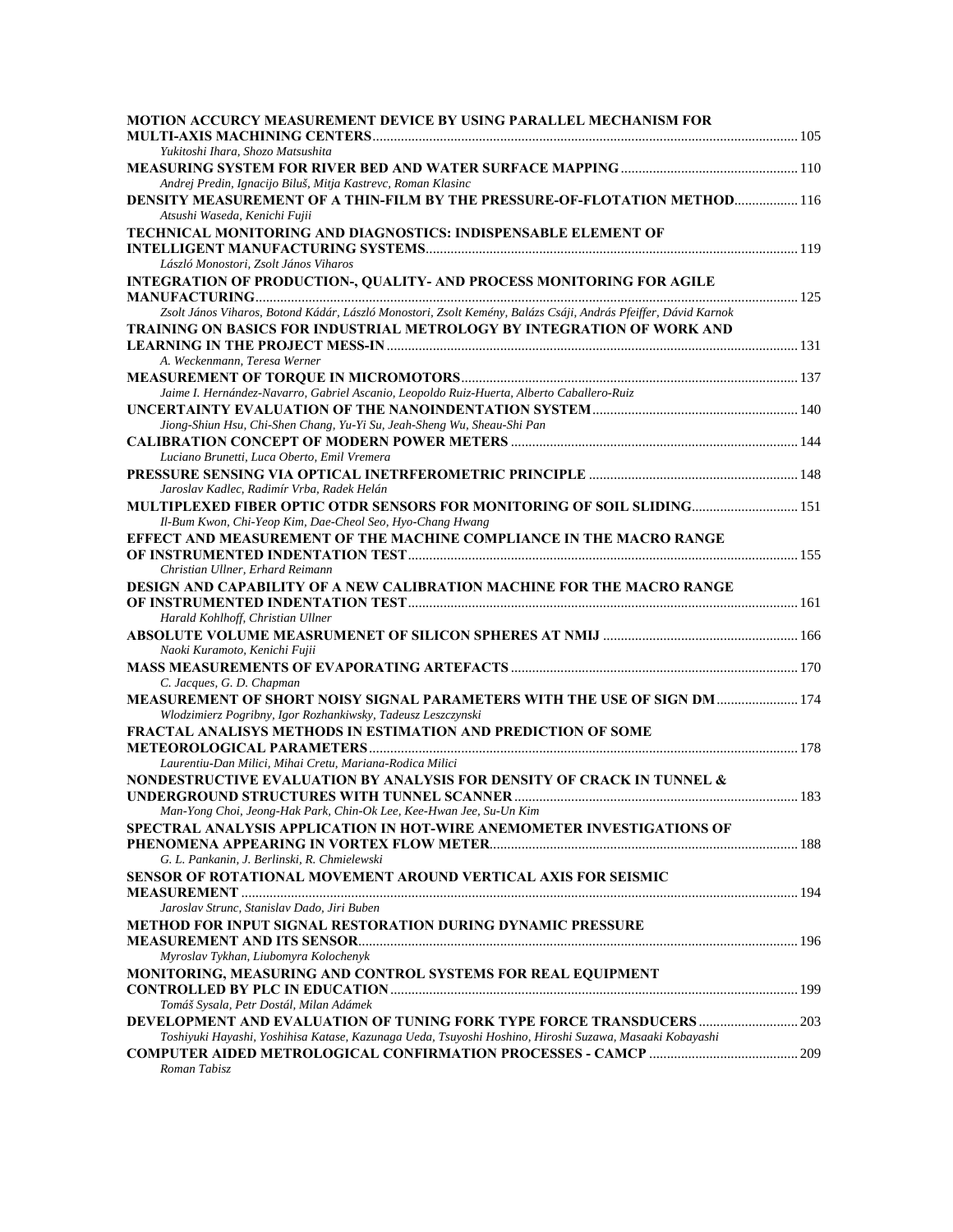| UNCERTAINTIES PROPAGATION STUDY OF THE TRANSIT TIME METHODS IN                                                 |  |
|----------------------------------------------------------------------------------------------------------------|--|
| Will Almeida, Bruno Costa, Raimundo Freire, Francisco Santos, Sebastian Catunda                                |  |
|                                                                                                                |  |
| Will Almeida, Bruno Costa, Raimundo Freire, Francisco Santos, Sebastian Catunda                                |  |
|                                                                                                                |  |
| Oleh Velychko, Tetyana Gordiyenko                                                                              |  |
| PRECISE DETERMINATION OF GE DETECTOR EFFICIENCY CURVE FOR OBTAINING                                            |  |
|                                                                                                                |  |
| Jose U. Delgado, Maria Cd. M. De Almeida, Roberto Poledna                                                      |  |
|                                                                                                                |  |
| Takashi Yamamoto                                                                                               |  |
|                                                                                                                |  |
| M. G. Ahmed, K. Ali                                                                                            |  |
| MANAGEMENT QUALITY SYSTEM IMPLEMENTATION IN THE LNMRI RADIONUCLIDE                                             |  |
|                                                                                                                |  |
| Estela Maria De Oliveira, José U. Delgado, Carlos José Da Silva, Maria Antonieta R. R. Di Prinzio, Maura Julia |  |
| Camara Da Silva Bragança, Maria Elizabeth Dias Acar                                                            |  |
|                                                                                                                |  |
| Li Tao, Shang Weilu, Cheng Yongpei, Yan Kangping, Liu Zhong                                                    |  |
|                                                                                                                |  |
| Alexandre Titov, Igor Malinovsky                                                                               |  |
| PRECISION MEASUREMENT OF SELF-HEATING EFFECT OF RESISTANCE                                                     |  |
|                                                                                                                |  |
| Alexandre Titov, Igor Malinovsky                                                                               |  |
| <b>ESTIMATION OF UNCERTAINTY IN HARDNESS MEASUREMENT OF RUBBER AND OTHER</b>                                   |  |
| A. Stibler, K. Herrmann                                                                                        |  |
|                                                                                                                |  |
| Adriana Vâlcu                                                                                                  |  |
| A SURVEY OF KEY COMPARISONS: A SURVEY OF DESIGN, ANALYSIS, AND REPORTING                                       |  |
|                                                                                                                |  |
| Adriana Hornikova, William F. Guthrie                                                                          |  |
|                                                                                                                |  |
| Rodrigo Riquelme, Ignacio Lira, Carlos Pérez-López, Juan A. Rayas, Ramón Rodríguez-Vera                        |  |
| <b>EVALUATING THE UNCERTAINTY IN THE MEASUREMENT OF CUMULATED VOLUME</b>                                       |  |
|                                                                                                                |  |
| Lilian A. Martins, Mauricio N. Frota, Ignacio Lira                                                             |  |
| NEW TEST STRUCTURE FOR INVESTIGATION OF THE PIEZORESISTIVE EFFECT IN                                           |  |
|                                                                                                                |  |
| Damiano Crescini, Daniele Marioli, Andrea Taroni, Emilio Sardini, Marco Romani                                 |  |
| <b>HUMIDITY MEASUREMENT IN FUEL CELLS AND GAS TURBINES: PRACTICAL</b>                                          |  |
|                                                                                                                |  |
| James Tennermann, Steven Santoro                                                                               |  |
| PDA BASED VIRTUAL MEASURING SYSTEM FOR BROADBAND AIR QUALITY                                                   |  |
|                                                                                                                |  |
| O. Postolache, P. Silva Girão, M. D. Pereira                                                                   |  |
| WATER QUALITY SENSORS CALIBRATION SYSTEM BASED ON RECONFIGURABLE FPGA                                          |  |
|                                                                                                                |  |
| Octavian Postolache, Pedro Silva Girão, José Miguel Dias Pereira, Helena Ramos                                 |  |
| ESTIMATION OF THE CLOCK SIGNAL JITTER USING THE TIME-INTERVAL                                                  |  |
|                                                                                                                |  |
| Marek Zielinski, Marcin Kowalski, Dariusz Chaberski, Slawomir Grzelak                                          |  |
| A NEW VECTORIAL MODEL FOR THE ESTIMATION OF UNCERTAINTY IN NANO                                                |  |
| R. Füßl, G. Jäger, R. Grünwald, I. Schmidt                                                                     |  |
| FEATURE EXTRACTION OF ONE PORT SCATTERING PARAMETERS FOR SINGLE ENDED                                          |  |
|                                                                                                                |  |
| Carine Neus, Patrick Boets, Leo Van Biesen                                                                     |  |
| A FEM ANALYSIS OF A NEGATIVE FREE DEFORMATION PRESSURE BALANCE                                                 |  |
|                                                                                                                |  |
| G. Buonanno, G. Giovinco, G. Molinar Min Beciet, P. Delajoud, R. Haines                                        |  |
|                                                                                                                |  |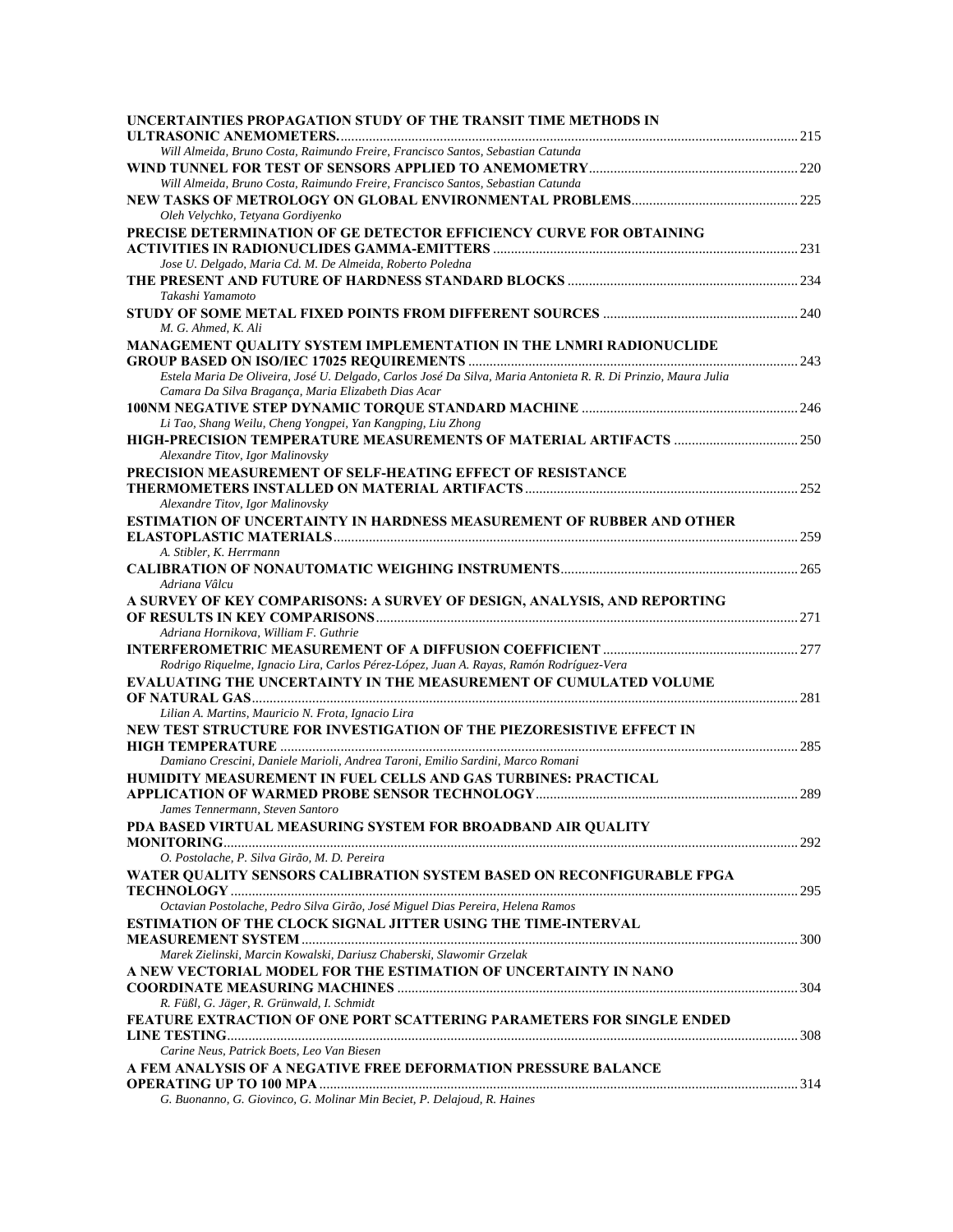| <b>IMPROVEMENT OF ULTRASONIC CROSS-CORRELATION MEASUREMENT OF GAS FLOW</b>                                                        |  |
|-----------------------------------------------------------------------------------------------------------------------------------|--|
|                                                                                                                                   |  |
| Yaoying Lin, Volker Hans                                                                                                          |  |
| G. Jäger, T. Hausotte, E. Manske, H.-J. Büchner, R. Mastylo, N. Dorozhovets, N. Hofmann                                           |  |
| THE CALIBRATION SYSTEM OF FORCE MEASUREMENT DEVICES - CONCEPTIONS AND                                                             |  |
|                                                                                                                                   |  |
| Boris Katz, Liron Anavy, Itamar Nehary                                                                                            |  |
| 25 KN M TORQUE CALIBRATION MACHINE REACHES UBMC = 0.008 % USING NEW                                                               |  |
|                                                                                                                                   |  |
| Hans W. Werner, Daniel Schwind<br>FAST MEASUREMENT OF POWER SYSTEM FREQUENCY IN THE FREQUENCY DOMAIN  345                         |  |
| Dušan Agrež                                                                                                                       |  |
| UNCERTAINTY PROPAGATION IN MULTI-STAGE MEASUREMENTS USING LINEAR                                                                  |  |
|                                                                                                                                   |  |
| A. Silva Ribeiro, J. Alves E Sousa, C. Oliveira Costa, M. Pimenta De Castro                                                       |  |
| <b>LASER INTERFEROMETRY FOR STRAIGHTNESS MEASUREMENTS IN A WEAKLY</b>                                                             |  |
|                                                                                                                                   |  |
| Andrea Magalini, David Vetturi<br><b>MEASUREMENT OF EFFECTIVE AREA RATIO OF GAS AND HYDRAULIC PRESSURE</b>                        |  |
|                                                                                                                                   |  |
| Tokihiko Kobata                                                                                                                   |  |
| SIMPLE METHOD TO ENHANCE CT BRAIN IMAGES FOR USE IN DIAGNOSIS OF ACUTE                                                            |  |
|                                                                                                                                   |  |
| Du-Yih Tsai, Noriyuki Takahashi, Yongbum Lee, Katsuyuki Kojima                                                                    |  |
| "IT IS NOT FORBIDDEN TO DREAM NOR TO COUNT TALES" METROLOGY                                                                       |  |
| Dilhermando Augusto De Mello, Luciana A. Almeida Carvalho                                                                         |  |
|                                                                                                                                   |  |
| Jukka Lekkala, Timo Salpavaara, Satu Kärki                                                                                        |  |
| DEVELOPMENT AND MANUFACTURE OF CHARPY STANDARDS TEST SPECIMENS 382                                                                |  |
| Marisa Ferraz Figueira Pereira, Jorge Antonio Da Paz Cruz                                                                         |  |
| ULTRASOUND MICROSCOPY TECHNIQUES TO DETECT DELAMINATION IN STACKED                                                                |  |
| Stefan Johann Rupitsch, Bernhard Günther Zagar                                                                                    |  |
|                                                                                                                                   |  |
| Rodrigo P. B. Da Costa-Felix, André Victor Alvarenga, Marissa A. Rivera Cardona                                                   |  |
|                                                                                                                                   |  |
| Dominik Sankowski, Krzysztof Strzecha, Michal Janicki, Tomasz Koszmider                                                           |  |
| 3D LUNGS SURFACE RECONSTRUCTION FROM COMPUTED TOMOGRAPHY IMAGES  398<br>Tomasz Koszmider, Krzysztof Strzecha                      |  |
| THE EFFECTS OF GEOMETRIC FACTORS ON THE BEHAVIOUR OF TWO ELECTRODES                                                               |  |
| AND THREE ELECTRODES CONDUCTIVITY CELLS: A MODELLING AND SIMULATION                                                               |  |
|                                                                                                                                   |  |
| Luis Gurriana                                                                                                                     |  |
| SI REALIZATION OF SMALL FORCES USING AN ELECTROSTATIC FORCE BALANCE  407                                                          |  |
| Jon R. Pratt, John A. Kramar<br><b>ERROR EVALUATION OF SECONDARY FREE FORM SURFACES IN COMPLEX PART</b>                           |  |
|                                                                                                                                   |  |
| Antonio Piratelli-Filho, Geraldo G. Soares-Neto                                                                                   |  |
| EXPERIENCES ON METROLOGY, STANDARDIZATION AND ACCREDITATION FOR THE                                                               |  |
|                                                                                                                                   |  |
| Salvador Echeverría-Villagómez, Steve R. Stahley, Malcolm Smith                                                                   |  |
| ANALYSIS OF THE STRUCTURE AND INFRASTRUCTURES OF METROLOGY,<br>ACCREDITATION AND STANDARDIZATION FOR THE WATER SECTOR IN THE 21ST |  |
|                                                                                                                                   |  |
| Salvador Echeverría-Villagómez, Carmen Marina Trejo-Morales                                                                       |  |
| ANOTHER ARGUMENT TO CONSIDER THE RELIABILITY OF THE UNCERTAINTY TYPE B                                                            |  |
|                                                                                                                                   |  |
| Edivaldo A. Bulba, Victor R. Svoll                                                                                                |  |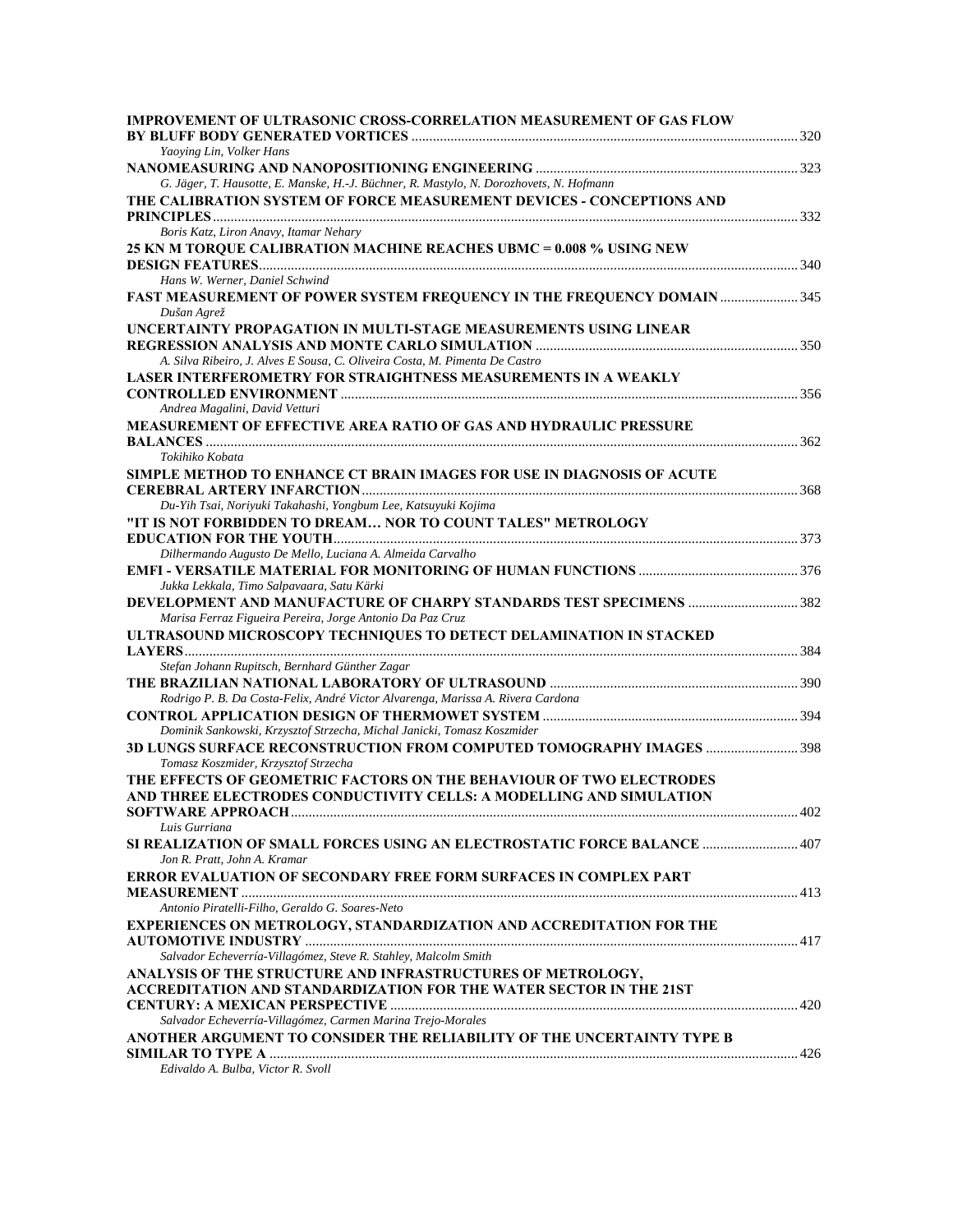| <b>CALIBRATION OF MICROFABRICATED CANTILEVERS FOR SITRACEABLE SMALL</b>                                                 |  |
|-------------------------------------------------------------------------------------------------------------------------|--|
|                                                                                                                         |  |
| Gordon A. Shaw, Jon R. Pratt, John A. Kramar                                                                            |  |
|                                                                                                                         |  |
| Jorge Antônio Da Paz Cruz, Luis Carlos Cabral De Freitas, Cláudio Afonso Koch, Ademir Chagas, Adriana Da<br>Cunha Rocha |  |
|                                                                                                                         |  |
| Adriana Da Cunha Rocha, Sérgio Pinheiro De Oliveira, Jorge Antônio Da Paz Cruz                                          |  |
| ACOUSTIC PRESSURE FIELD MAPPING SYSTEM AT LABORATORY OF ULTRASOUND OF                                                   |  |
|                                                                                                                         |  |
| André Victor Alvarenga, Marissa A. Rivera Cardona, Rodrigo P. B. Da Costa-Felix                                         |  |
| Radek Kuchta, Radimir Vrba                                                                                              |  |
|                                                                                                                         |  |
| Gilder Nader, Claudia Dos Santos, Paulo J. S. Jabardo, Monica Cardoso, Nilson M. Taira, Marcos T. Pereira               |  |
| <b>CARACTERIZATION OF THE TURBULENT BOUNDARY LAYER WITH AN ATMOSPHERIC</b>                                              |  |
|                                                                                                                         |  |
| Gilder Nader, Edson Roberto Marciotto, Amaur. Pereira Oliveira, Paulo Jarbado, Marcos Tadeu Pereira                     |  |
| A METHODOLOGY FOR QUALITY ASSURANCE IN ENERGY MEASUREMENTS UNDER                                                        |  |
|                                                                                                                         |  |
| Daniele Gallo, Carmine Landi, Nicola Pasquino, Nello Polese                                                             |  |
|                                                                                                                         |  |
| Petr Benes, Stanislav Klusacek                                                                                          |  |
| PRIMARY LEVEL ULTRASONIC OUTPUT POWER MEASUREMENT AT LABORATORY OF                                                      |  |
|                                                                                                                         |  |
| Marissa A. Rivera Cardona, André Victor Alvarenga, Rodrigo P. B. Da Costa-Felix                                         |  |
| NEW MEASUREMENT TECHNIQUES FOR THE ON LINE DIMENSION                                                                    |  |
|                                                                                                                         |  |
| R. Anchini, G. Di Leo, C. Liguori, A. Paolillo                                                                          |  |
| M. Caciotta, F. Leccese, A. Trifirò                                                                                     |  |
|                                                                                                                         |  |
| M. Caciotta, F. Leccese, A. Trifirò                                                                                     |  |
| THE PERCEIVED POWER QUALITY OF ELECTRICAL ENERGY: AN ASSESSMENT IN                                                      |  |
| M. Caciotta, F. Leccese, A. Trifirò                                                                                     |  |
|                                                                                                                         |  |
| L. S. Palma, A. Oliveira, R. C. S. Freire, A. B. Fontes                                                                 |  |
| DEVELOPMENT OF THE CAPABILITY TO CALIBRATE LOAD CELLS IN TENSION AT THE                                                 |  |
|                                                                                                                         |  |
| Marisa Ferraz Figueira Pereira, Walter Link, Antonio Carlos Garcia                                                      |  |
|                                                                                                                         |  |
| Walter Link, Marisa Ferraz Figueira Pereira                                                                             |  |
| EFFECT OF COVARIANCES IN A DENSITY MEASUREMENT OF SILICON SAMPLES BY                                                    |  |
|                                                                                                                         |  |
| Kenichi Fujii, Naoki Kuramoto, Yohei Kayukawa                                                                           |  |
| PROJECT OF A MICROPOSITIONING SYSTEM FOR A ROUNDNESS MEASURING                                                          |  |
|                                                                                                                         |  |
| Leonardo Massunari Lieu, Agenor De Toledo Fleury                                                                        |  |
| A PC-CONTROLLED REFLECTOMETER FOR FUNCTIONAL IMAGING OF OCULAR                                                          |  |
|                                                                                                                         |  |
| Matteo Bonaiuti, Luigi Rovati, Charles Riva                                                                             |  |
| HOLLOW BEAM GEOMETRY FOR DIFFUSING TEMPORAL LIGHT CORRELATION 509                                                       |  |
| Luigi Rovati, Nicola Zambelli, Stefano Cattini, Giorgia Salvatori                                                       |  |
| AN ACCURACY EVALUATION PROCEDURE FOR TDR QUALITATIVE AND                                                                |  |
| A. Cataldo, L. Tarricone, M. Vallone, F. Attivissimo, A. Trotta                                                         |  |
| <b>ENSURING THE ADVANCEMENT OF METROLOGY IN AREAS SUPPORTING</b>                                                        |  |
| <b>SUSTAINABLE DEVELOPMENT THROUGH IMPROVEMENTS IN THE BUDGET</b>                                                       |  |
|                                                                                                                         |  |
| H. L. Amos, R. J. Gunn, M. Buxton                                                                                       |  |
|                                                                                                                         |  |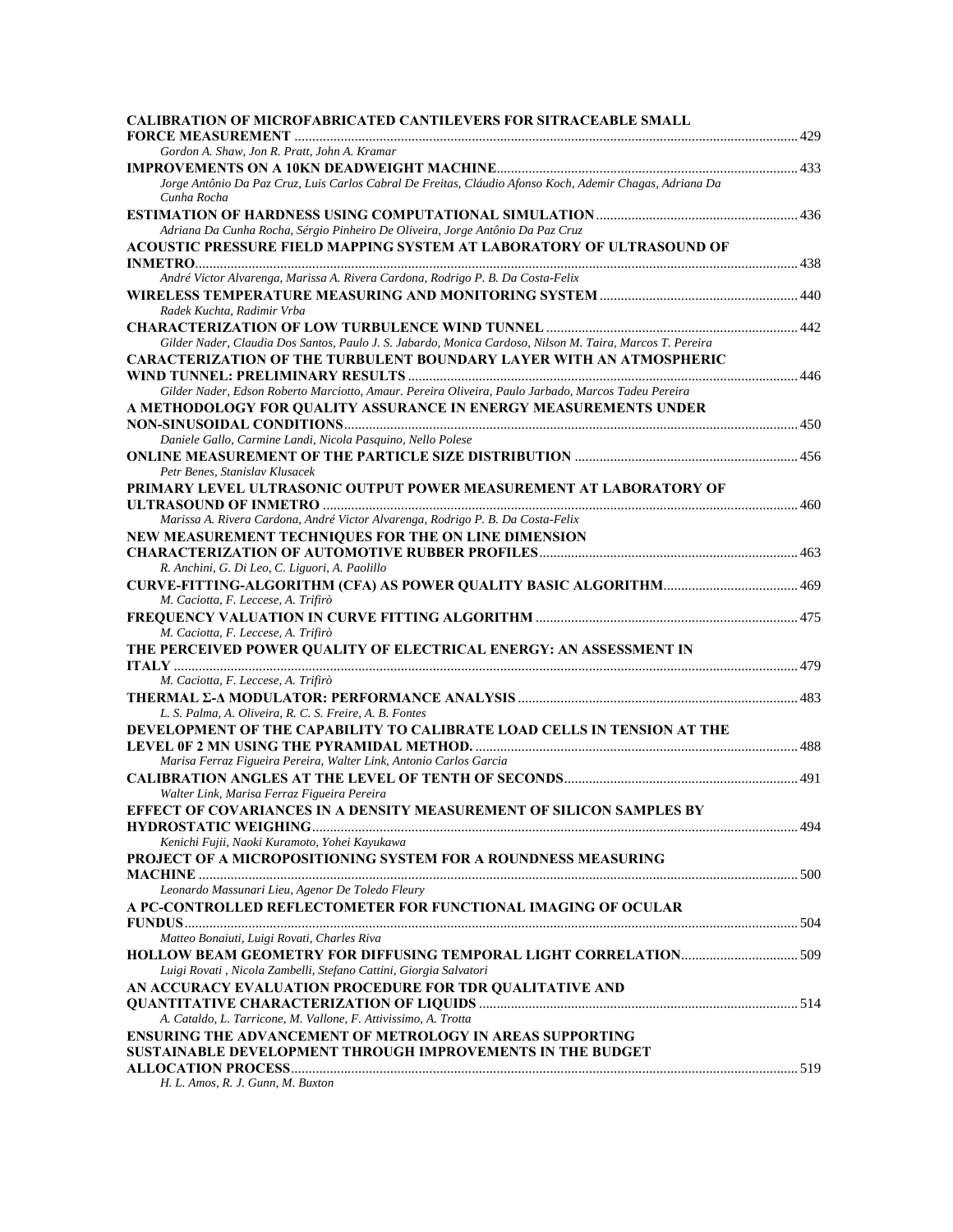| ESPI TECHNQIUE FOR MEASURING MICRO-TENSILE PROPERTIES OF THIN FILM                                                                   |  |
|--------------------------------------------------------------------------------------------------------------------------------------|--|
| Yong-Hak Huh, Dong-Iel Kim, Chang-Doo Kee                                                                                            |  |
| ON THE USE OF MINIMUM CROSS ENTROPY PRINCIPLE AND BAYES' THEOREM FOR                                                                 |  |
|                                                                                                                                      |  |
| G. Iuculano, G. Pellegrini, A. Zanobini                                                                                              |  |
| N-SHAPED AXISYMMETRIC ELASTIC ELEMENTS FOR STRAIN GAUGED FORCE                                                                       |  |
| Dan-Mihai Stefanescu                                                                                                                 |  |
| A SYSTEMATIC APPROACH TO ESTIMATING UNCERTAINTY IN PRESSURE                                                                          |  |
|                                                                                                                                      |  |
| Anil Agarwal, Claude Jacques                                                                                                         |  |
| STATISTICAL ANALYSIS OF CORRELATED RESULTS IN INTERLABORATORY                                                                        |  |
|                                                                                                                                      |  |
| M. M. San Andrés, L. O. Becerra, G. Vallejos, A. Quiroga, R. Chanchay, A. Bermúdez, E. Salazar                                       |  |
| SYSTEM FOR AUTOMATED CALIBRATION OF DIGITAL ELECTRICITY METERS ………………………………………549                                                    |  |
| Branislav Skladan, Peter Fuchs                                                                                                       |  |
|                                                                                                                                      |  |
| José A. Robles Carbonell, Jorge L. Robles Verdecia, Alfonso Lobo Robledo                                                             |  |
| THE ROLE AND IMPORTANCE OF SOFTWARE APPLICATION IN INSTRUMENT                                                                        |  |
| Slobodan Škundric, Dragan Kovacevic, Dragana Naumovic-Vukovic                                                                        |  |
| MEASUREMENT OF WOOD QUALITY PARAMETERS FROM ANNUAL RINGS USING                                                                       |  |
|                                                                                                                                      |  |
| Petri Österberg, Heimo Ihalainen, Risto Ritala                                                                                       |  |
| THE SECURITY OF LINUX SERVERS WITH A VIA NETWORK MONITORING AND                                                                      |  |
|                                                                                                                                      |  |
| Miroslav Matýsek, Milan Adámek, Petr Neumann                                                                                         |  |
| A NEW METHOD OF THE THERMAL RESISTANCE MEASUREMENTS OF MONOLITHIC                                                                    |  |
|                                                                                                                                      |  |
| Krzysztof Górecki, Janusz Zarebski                                                                                                   |  |
| PERFORMANCE TESTS FOR QUALIFYING METROLOGICAL ROCKWELL INDENTERS  577                                                                |  |
| Sergio Desogus, Alessandro Germak, Claudio Origlia, Giulio Barbato<br>RESOLUTION ANALYSIS OF MODERN METHODS FOR FREQUENCY AND PERIOD |  |
|                                                                                                                                      |  |
| Sergey Y. Yurish, Nikolay V. Kirianaki                                                                                               |  |
|                                                                                                                                      |  |
| Th. Bruns, A. Link, C. Elster                                                                                                        |  |
| ECONOMIC IMPACT OF QUALITY CERTIFICATION OF INDUSTRIAL PRODUCTS ON THE                                                               |  |
|                                                                                                                                      |  |
| Jaime M. Ticona, Mauricio N. Frota                                                                                                   |  |
| <b>CONCEPTION OF A LOW-COST RECORDER FOR THE HEART RATE VARIABILITY STUDY</b>                                                        |  |
|                                                                                                                                      |  |
| T. André, B. De Schryver, M. Francaux, P. Sente, C. Eugène                                                                           |  |
| Gerhard Schulder, Ulrich Kolwinski, Daniel Schwind                                                                                   |  |
|                                                                                                                                      |  |
| D. Gallo, C. Landi, N. Rignano                                                                                                       |  |
| INVESTIGATION OF FORCE TRANSDUCERS WITH DIFFERENT LOADING PROCEDURES                                                                 |  |
|                                                                                                                                      |  |
| Günther Haucke, Daniel Schwind, Rolf Kumme                                                                                           |  |
| TRANSLATIONAL VELOCITY MEASUREMENT FOR TRACKING OF SINGLE FLOATING                                                                   |  |
|                                                                                                                                      |  |
| M. Yoshida, I. Ishimaru, K. Ishizaki, Y. Inoue, T. Yasokawa                                                                          |  |
| INTER-LABOLATORIES COMPARISON OF REFERENCE TORQUE WRENCH                                                                             |  |
|                                                                                                                                      |  |
|                                                                                                                                      |  |
| Koji Ohgushi, Takashi Ota, Kazunaga Ueda, Diedert Peschel, Andreas Brüge                                                             |  |
| SEGMENTATION ALGORITHMS FOR INDUSTRIAL IMAGE QUANTITATIVE ANALYSIS                                                                   |  |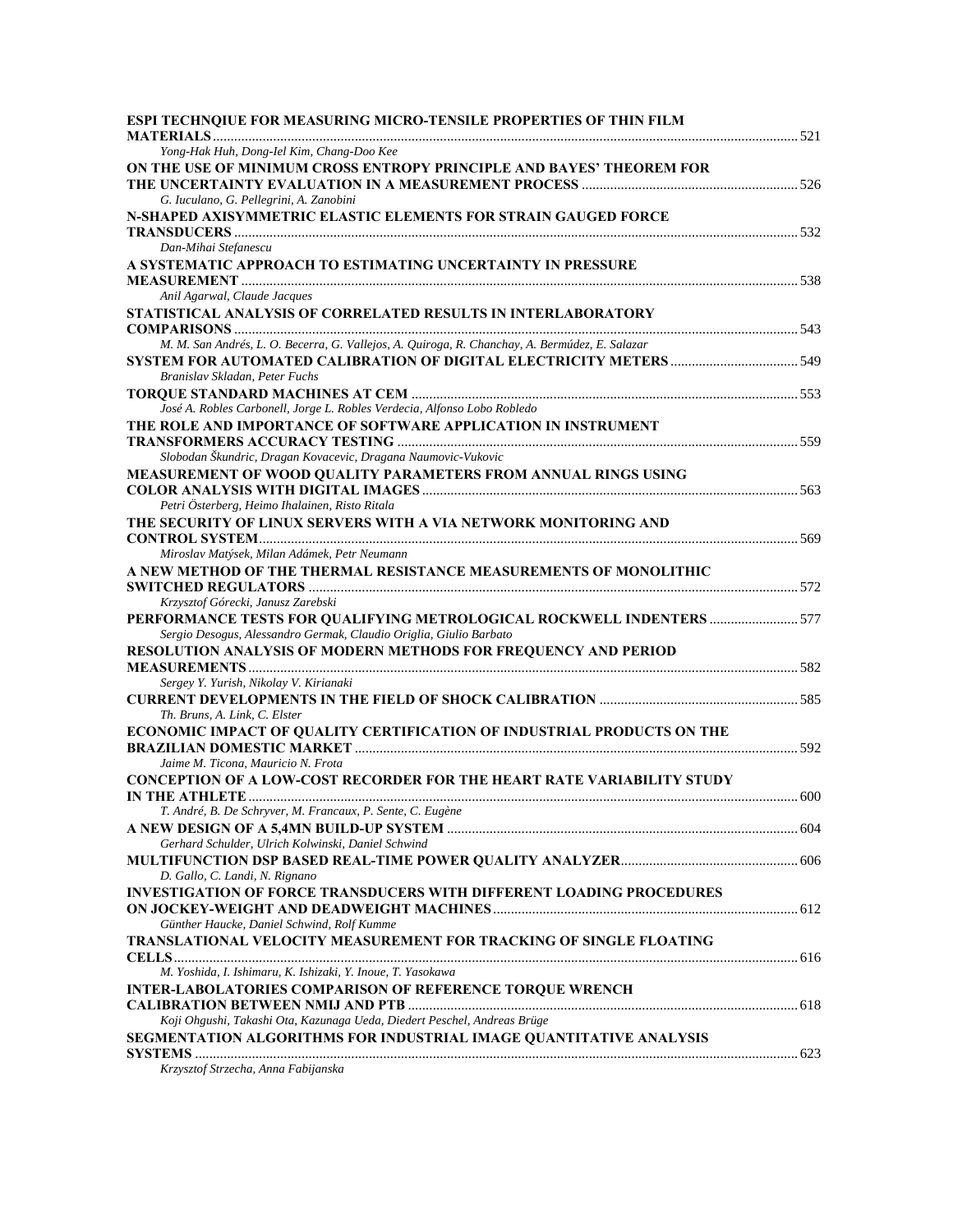| OPTICAL DIFFERENTIATION PHASE MEASUREMENT USING A MODIFIED MULTI-STEP                                                                                                 |  |
|-----------------------------------------------------------------------------------------------------------------------------------------------------------------------|--|
| Hideo Furuhashi, Yoshiyuki Uchida, Kiyofumi Matsuda, Akihiro Kono                                                                                                     |  |
| INFLUENCE OF STANDARD CAPACITORS ON THE QUALITY OF HIGH VOLTAGE TESTS                                                                                                 |  |
| Cesar Alberto Penz, Carlos Alberto Flesch<br>ABSOLUTE CALIBRATION OF A FIZEAU INTERFEROMETER WITH A LIQUID PLANE  637                                                 |  |
| G. Ruiz, A. Gamboa, B. Valera, R. Nava                                                                                                                                |  |
| Maria Do Céu Ferreira, José Mendonça Dias                                                                                                                             |  |
| TRAINING IN COORDINATE METROLOGY EUKOM: MADE IN EUROPE - OPEN TO THE                                                                                                  |  |
| Albert Weckenmann, Sebastian Beetz                                                                                                                                    |  |
| A SIMULATION INVESTIGATION OF DIFFERENTIAL ALGORITHM FOR THE "BLIND<br><b>CORRECTION" OF DYNAMIC ERROR IN MEASURING CHANNELS WITH PERIODIC</b>                        |  |
| Jerzy Nabielec, Jacek Nalepa                                                                                                                                          |  |
| A "BLIND" CORRECTION OF DYNAMIC ERROR OF A NONSTATIONARY FIRST ORDER                                                                                                  |  |
| Jerzy Nabielec<br>J. P. Hessling                                                                                                                                      |  |
| OSCILLOMETRIC VIRTUAL INSTRUMENT FOR BLOOD PRESSURE MEASUREMENT  665<br>Gregor Geršak, Valentin Batagelj, Janko Drnovšek                                              |  |
| <b>DESIGN AND PERFORMANCE OF THE NEW SARTORIUS 1 KG VACUUM MASS</b>                                                                                                   |  |
| M. Borys, T. Fehling, T. Fröhlich, D. Heydenbluth, M. Mecke, R. Schwartz<br>DOUBLE PISTON PROVER USABLE AS FLOWRATE COMPARATOR FOR VARIOUS GASES  675                 |  |
| R. Kramer, B. Mickan, D. Dopheide<br>Erwin Peiner, Lutz Doering, Uwe Brand, Andreas Christ, Gerrit Isenberg, Michael Balke                                            |  |
| <b>GENERIC PROBLEMS AND ADVANCES IN THE COMPUTER AIDED DESIGN OF</b><br>S. H. Khan, L. Finkelstein                                                                    |  |
| RESEARCH FOR A NATIONAL FORCE STANDARD MACHINE IN THE RANGE FROM                                                                                                      |  |
| Jens Illemann, Rolf Kumme<br>ON THE STABILITY OF MEASURING DEVICES FOR TORQUE KEY COMPARISONS  695                                                                    |  |
| Dirk Röske, Dietmar Mauersberger<br>TRANSDUCER FOR LEVEL MEASUREMENT IN HYDROENERGETIC ACCUMULATIONS 699<br>Mariana-Rodica Milici, Leon Mandici, Laurentiu-Dan Milici |  |
| DENSITY STANDARD LIQUIDS OF NEW CONCEPT BY THE MAGNETIC LEVITATION                                                                                                    |  |
| Yohei Kayukawa, Ken-Ichi Fujii, Yuya Kano, Haruki Sato                                                                                                                |  |
| J. J. Aguilar, J. A. Yagüe, J. A. Albajez, J. Velázquez                                                                                                               |  |
|                                                                                                                                                                       |  |
| Luca Callegaro, Gian Carlo Bosco, Franco Cabiati, Vincenzo D'Elia<br>Milan Adámek, Petr Neumann                                                                       |  |
| MODELLING OF MICROFLOW SENSORS BASED ON MEASURING OF TEMPERATURE                                                                                                      |  |
| Milan Adámek, Miroslav Matýsek, Tomáš Sysala                                                                                                                          |  |
| Luca Callegaro, Vincenzo D'Elia                                                                                                                                       |  |
| Waldemar Nawrocki                                                                                                                                                     |  |
| G. W. Bahng, Colin Lea                                                                                                                                                |  |
| <b>FAULT ACCOMMODATION OF MASS AIR FLOW SENSORS IN DIESEL AUTOMOTIVE</b>                                                                                              |  |
| Giovanni Betta, Domenico Capriglione, Antonio Pietrosanto                                                                                                             |  |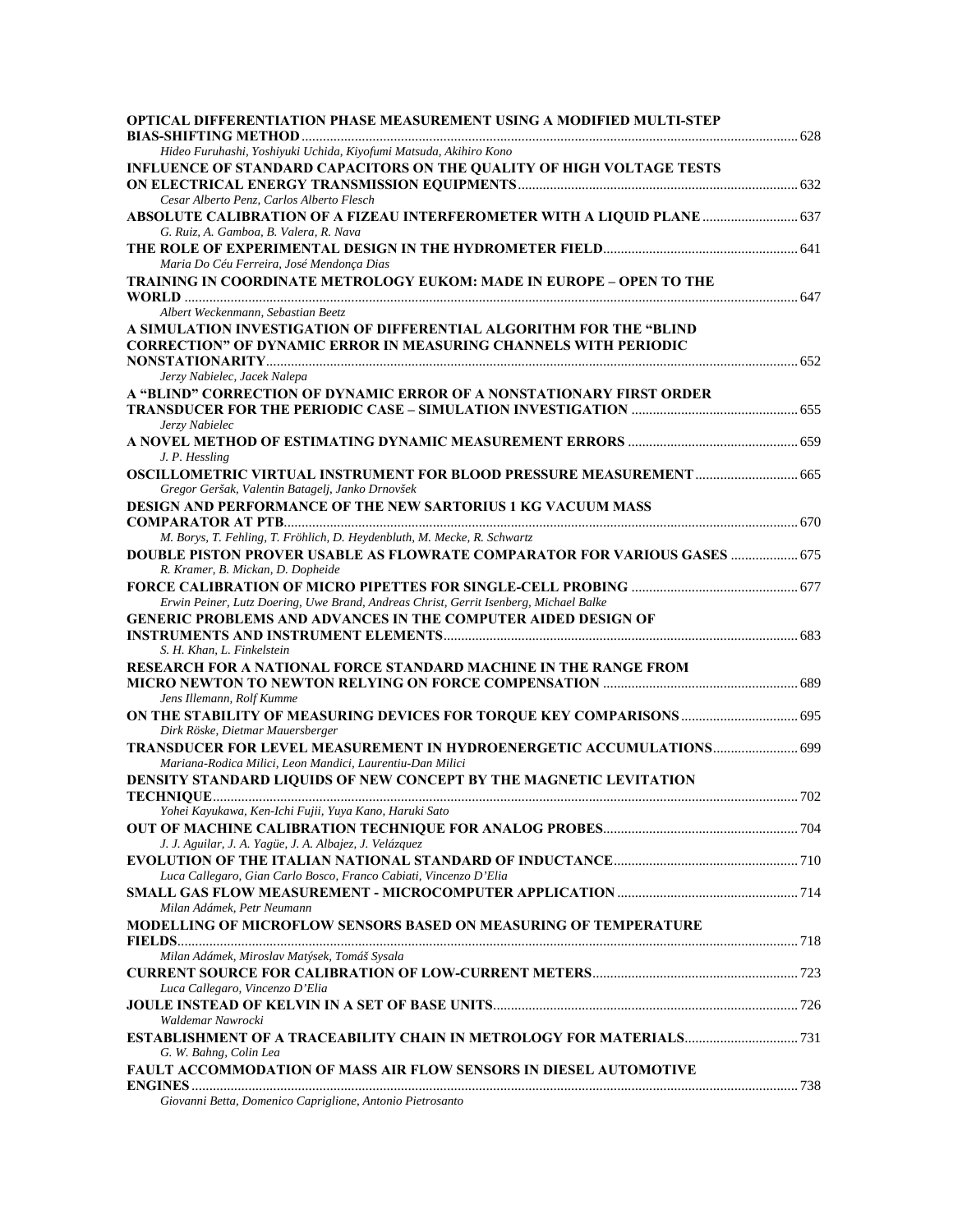| ASYNCHRONOUS AND TIME-DELAYED SENSOR FUSION OF A LASER SCANNER                                       |  |
|------------------------------------------------------------------------------------------------------|--|
|                                                                                                      |  |
| Mariolino De Cecco, Luca Baglivo, Enrico Ervas, Enrico Marcuzzi                                      |  |
| Valter Y. Aibe, Anderson Ilha                                                                        |  |
| <b>COMPARISON OF FORCE STANDARDS BETWEEN NIS (EGYPT) AND NPL (UNITED</b>                             |  |
|                                                                                                      |  |
| A Knott, A Abu-Elezz, M Ibrahim, E Hasan, G Aggag                                                    |  |
|                                                                                                      |  |
| Yusaku Fujii                                                                                         |  |
| A NON-INVASIVE AND NON-INTRUSIVE ULTRASONIC TRANSDUCER ARRAY FOR                                     |  |
|                                                                                                      |  |
| Gerald Steiner, Frank Podd                                                                           |  |
|                                                                                                      |  |
| Li Zhang, Jun Peng<br>ON-LINE WEAR DETECTION OF MILLING TOOLS USING A DISPLACEMENT FIBER OPTIC       |  |
|                                                                                                      |  |
| Guillermo De Anda-Rodríguez, Eduardo Castillo-Castañeda, Salvador Guel-Sandoval, Juan Hurtado-Ramos, |  |
| Maria Eugenia Navarrete-Sánchez                                                                      |  |
|                                                                                                      |  |
| T. Sanponpute, V. Sanh, D. D. Nguyen, R. Kongkavitool                                                |  |
| ACTIVITY OF INTERNATIONAL AND REGIONAL ORGANIZATION FOR GLOBALIZATION                                |  |
|                                                                                                      |  |
| Oleh Velychko                                                                                        |  |
| <b>MEASUREMENTS OF CIRCUIT FUNCTIONS OF ANALOG PARTS OF MIXED-SIGNAL</b>                             |  |
| Zbigniew Czaja, Romuald Zielonko                                                                     |  |
| EVALUATING THE UNCERTAINTY FOR MAGNETIC SUSCEPTIBILITY USING THE                                     |  |
|                                                                                                      |  |
| Sheau-Shi Pan, Hui-Ching Lu, Chi-Sheng Chang                                                         |  |
| ACCURATE WEIGHING SYSTEM USED UNDER THE VIBRATION-LIKE MOVING                                        |  |
|                                                                                                      |  |
| Yoshihiro Fujioka, Jianxin Sun, Toshiro Ono                                                          |  |
| MASS CALIBEATION DESIGNS FOR COMPARATORS LOADING 3 WEIGHTS USING A                                   |  |
| Woo Gab Lee, Jin Wan Chung                                                                           |  |
| <b>EXPERIMENTAL CHARACTERIZATION OF AN EIS-BASED METHOD FOR LOW-INVASIVE</b>                         |  |
|                                                                                                      |  |
| Pasquale Arpaia, Fabrizio Clemente, Carmine Romanucci, Antonio Zanesco                               |  |
| WIDE-RANGE VERIFICATION OF THE GEOMETRY OF VICKERS DIAMOND INDENTERS  813                            |  |
| Satoshi Takagi, Kazuyuki Kamijo, Takashi Usuda, Haruo Kawachi, Kazutomi Hanaki                       |  |
|                                                                                                      |  |
| L. F. Mouzinho, J. V. Fonseca Neto, B. A. Luciano, R. C. S. Freire                                   |  |
| PRACTICAL ASPECTS FOR DESIGN OF INDIRECT MEASUREMENT IN DYNAMIC                                      |  |
|                                                                                                      |  |
| L. F. Mouzinho, J. V. Fonseca Neto, B. A. Luciano, R. C. S. Freire, J. F. Carneiro Jr.               |  |
| Luciano Brunetti, Luca Oberto, Marco Sellone                                                         |  |
| SOFTWARE FOR ADVANCED USB CONTROLLER TO BE APPLIED IN MEASUREMENT                                    |  |
|                                                                                                      |  |
| Andrzej Podgórski, Slawomir Górski, Andrzej Miekina                                                  |  |
|                                                                                                      |  |
| C. P. Souza, R. C. S. Freire, F. M. Assis                                                            |  |
| RATIONAL BUILDING ENERGY CONSUMPTION BY ADVANCED CONTROL                                             |  |
| <b>TECHNOLOGIES BASED ON INSTANTANEOUS AVERAGE ACTIVE POWER</b>                                      |  |
|                                                                                                      |  |
| R. Micheletti, R. Pieri<br>UNCERTAINTY OF BRAKING PARAMETERS MEASUREMENTS BY VEHICLES                |  |
|                                                                                                      |  |
| Edi Kulderknup, Viktor Krutob, Jürgen Riim                                                           |  |
|                                                                                                      |  |
| Tohru Iuchi, Kensuke Hiraka                                                                          |  |
|                                                                                                      |  |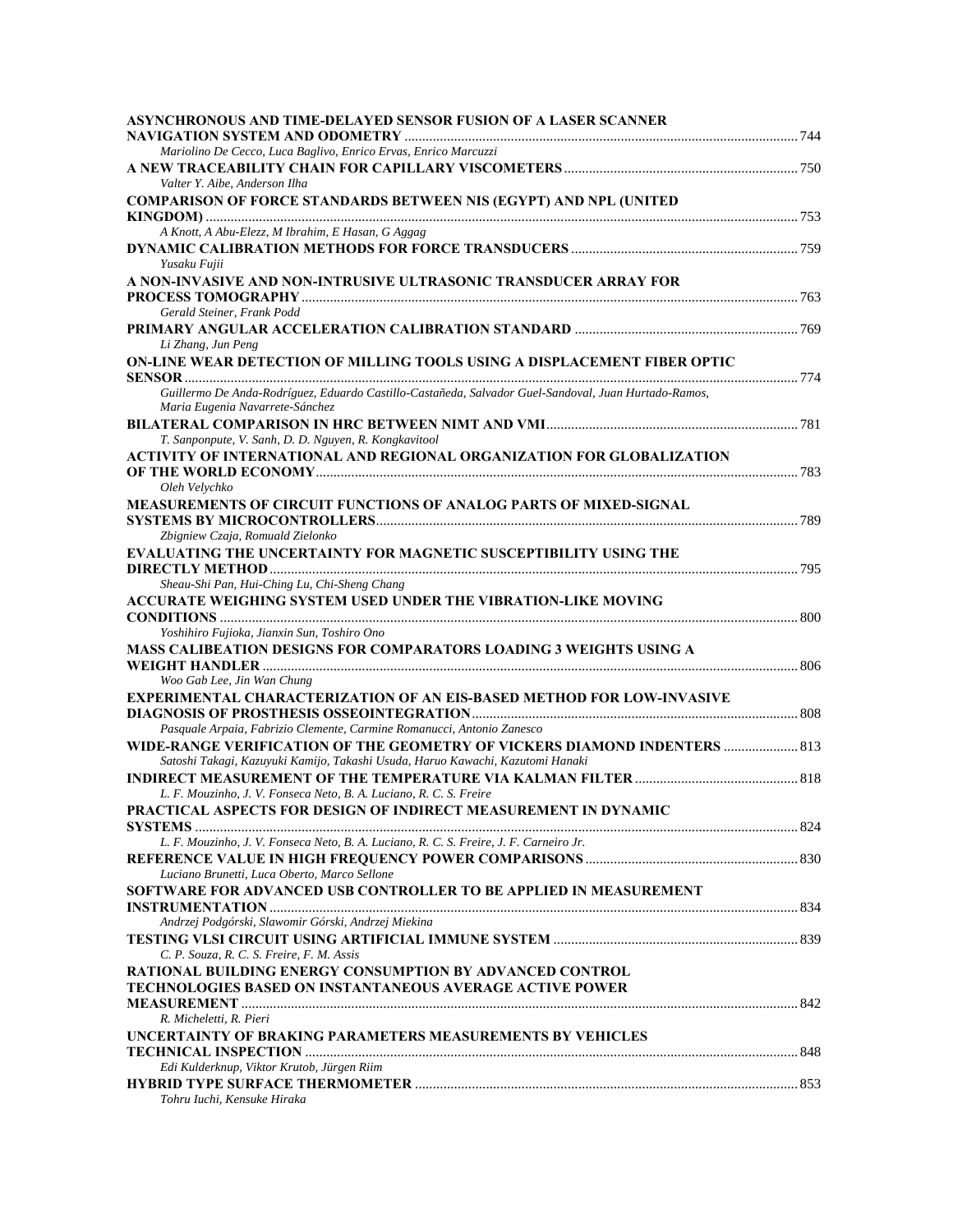| olume |  |
|-------|--|
|-------|--|

| <b>DENSITY DETERMINATION OF THE WATER PRODUCED AT CENAM BY THE USE OF</b><br>Luis O. Becerra, Luz. Ma. Centeno                                          |  |
|---------------------------------------------------------------------------------------------------------------------------------------------------------|--|
| <b>COMPARISON OF METHODS FOR THE WEIGHING TEST IN CALIBRATION OF HIGH</b>                                                                               |  |
| Luis O. Becerra, Eduardo González, Félix Pezet, José Revuelta-M, José Revuelta-R, Sylvia Maeda                                                          |  |
|                                                                                                                                                         |  |
| Akie K. Ávila, Renata M. H. Borges, Thiago De O. Araujo, Maria Cristina B. Quaresma, Fabio S. Bazilio, Lígia C.<br>C. Oliveira                          |  |
| UNCERTAINTY ANALYSIS IN A REAL-TIME STATE-OF-CHARGE EVALUATION SYSTEM                                                                                   |  |
| V. Pop, P. P. L. Regtien, H. J. Bergveld, P. H. L. Notten, J. H. G. Op Het Veld                                                                         |  |
| A CRENELLATED-OBJECT-BASED INTRINSIC AND EXTRINSIC CALIBRATION METHOD                                                                                   |  |
| <b>FOR LASER STRIPE SENSORS INTEGRATION IN ARTICULATED COORDINATE</b>                                                                                   |  |
|                                                                                                                                                         |  |
| J. Santolaria, J. J. Aguilar, C. Cajal, M. A. Lope                                                                                                      |  |
| <b>EXAMPLE OF CALCULATING CORRECTIONS AND MEASUREMENT UNCERTAINTY IN</b>                                                                                |  |
| Vedran Mudronja, Sanjin Mahovic, Biserka Runje, Srdan Medic, Gorana Baršic                                                                              |  |
| PERFORMANCE ANALYSIS OF CULTURALLY OPTIMIZED WAVELET LIFTING SCHEME                                                                                     |  |
| Pasquale Arpaia, Carmine Romanucci, Antonio Zanesco                                                                                                     |  |
| <b>ENSEMBLE OF NEURAL NETWORKS FOR IMPROVED RECOGNITION AND</b>                                                                                         |  |
|                                                                                                                                                         |  |
| S. Osowski, T. Markiewicz, L. Tran Hoai                                                                                                                 |  |
|                                                                                                                                                         |  |
| Wieslaw Barwicz, Andrzej Podgórski, Serghei Duminov, Roman Z. Morawski                                                                                  |  |
| <b>QUALITY MANAGEMENT OF TEST AND MEASUREMENTS RESULTS: FROM NATIONAL</b>                                                                               |  |
|                                                                                                                                                         |  |
| Mihai Simionescu                                                                                                                                        |  |
|                                                                                                                                                         |  |
| Tsukasa Watanabe, Hiroyuki Fujimoto                                                                                                                     |  |
| <b>COOPERATION BETWEEN NMIS AND PROFICIENCY TESTING PROVIDERS CAN</b>                                                                                   |  |
|                                                                                                                                                         |  |
| Cédric Rivier, Guillaume Labarraque, Philippe Charlet, Jean-Max Rouyer, Marie-Philippe Seiller                                                          |  |
|                                                                                                                                                         |  |
| Robert Schmitt, Frank Moenning                                                                                                                          |  |
| FEASIBLE PRODUCTION OF FIBRE-REINFORCED COMPOSITES THROUGH INLINE                                                                                       |  |
|                                                                                                                                                         |  |
| Robert Schmitt, Tilo Pfeifer, Alexandre Orth                                                                                                            |  |
|                                                                                                                                                         |  |
| Yusaku Fujii, Shigeru Kumakura, Noriaki Yoshiura, Naoya Ohta, Hiroaki Otsuka<br><b>CALIBRATION UNCERTAINTY OF ARTIFACTS AS AN INFLUENCING FACTOR IN</b> |  |
|                                                                                                                                                         |  |
| Albert Weckenmann, Natasa Petrovic                                                                                                                      |  |
| <b>LASER TRIANGULATION UNDER STRUCTURED LIGHTING: A DIDACTIC TRAINING</b>                                                                               |  |
|                                                                                                                                                         |  |
| Michaël Demeyere, Christian Eugène                                                                                                                      |  |
| <b>TEACHING THE CORRECT USE OF BASIC MEASURING INSTRUMENTS IN A NONLINEAR</b>                                                                           |  |
|                                                                                                                                                         |  |
| Christian Eugène, Michaël Demeyere                                                                                                                      |  |
| <b>INFORMATION PROCESSING OF BIOMEDICAL SENSOR SIGNATURES FOR ENSURING</b>                                                                              |  |
|                                                                                                                                                         |  |
| Dieter Barschdorff                                                                                                                                      |  |
|                                                                                                                                                         |  |
| Roman Kaszynski, Jacek Piskorowski                                                                                                                      |  |
|                                                                                                                                                         |  |
| R. Tykva, R. Hanus, J. Jakubek, Z. Wimmer, J. Novák, V. Vlasáková                                                                                       |  |
| Masahiko Gotoh, Hideaki Oikawa                                                                                                                          |  |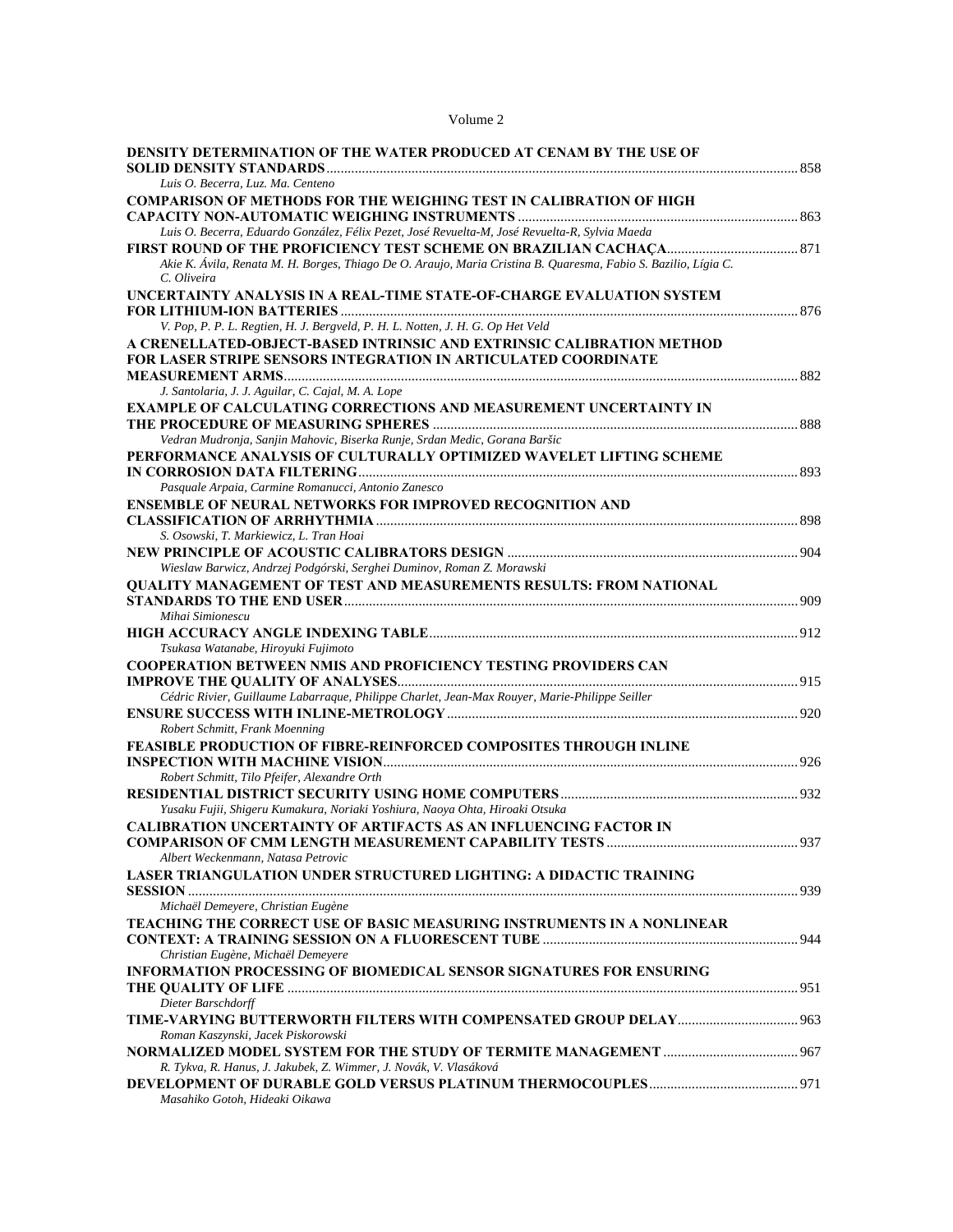| PARAMETRIC FAULT LOCATION OF ELECTRICAL CIRCUIT USING SUPPORT VECTOR                                                                                                              |  |
|-----------------------------------------------------------------------------------------------------------------------------------------------------------------------------------|--|
| S. Osowski, T. Markiewicz, R. Salat                                                                                                                                               |  |
| PROPOSAL OF A NEW METHOD FOR ASSESSING THE AMBIENT DOSE EQUIVALENT,<br>WHICH ACCOUNTS FOR THE INFLUENCE OF THE HIGH VOLTAGE IN A MEDICAL X RAY                                    |  |
| Elton Gomes Pereira                                                                                                                                                               |  |
| METROLOGICAL EVALUATION OF AN OPTICAL FIBER ACCELEROMETER FOR POWER                                                                                                               |  |
| Murilo M. Nogueira, Sérgio R. K. Morikawa, Luis C. G. Valente, Arthur M. B. Braga                                                                                                 |  |
| ANISOTROPY OF STEEL SHEETS AND CONSEQUENCE FOR EPSTEIN TEST: II                                                                                                                   |  |
| Marcos F. De Campos, Fernando J. G. Landgraf<br>ANISOTROPY OF STEEL SHEETS AND CONSEQUENCE FOR EPSTEIN TEST: I THEORY  996<br>Marcos Flavio De Campos                             |  |
| ACCURATE PREDICTION OF ANALOG-TO-DIGITAL CONVERTER PERFORMANCE AFTER                                                                                                              |  |
| Henrik Lundin, Peter Händel, Mikael Skoglund<br>PROPAGATION OF UNCERTAINTIES IN THE CALIBRATION CURVE FITTING OF SINGLE                                                           |  |
| L. A. Santos, M. L. C. C. Reis, O. A. F. Mello, L. G. Mezzalira                                                                                                                   |  |
| <b>TITANIUM OXIDE FILMS PRODUCED BY MICRO-ARC OXIDATION FOR HIGH</b>                                                                                                              |  |
| J. T. Filho, L. R. Lidízio, L. A. Sena, J. C. Damasceno, C. A. Achete                                                                                                             |  |
| A. Iwahara, C. J. Da Silva, L. Tauhata, E. M. O. Bernardes, J. U. Delgado                                                                                                         |  |
| INCREASING ACCURACY OF ACTIVE POWER MEASUREMENT OF NON-COHERENTLY<br>Martin Novotný, Miloš Sedlácek                                                                               |  |
| Martin Novotný, Miloš Sedlácek                                                                                                                                                    |  |
| <b>DISTRIBUTED VIRTUAL SYSTEM FOR DOLPHINS' SOUND ACQUISITION AND</b>                                                                                                             |  |
| Octavian Postolache, Pedro Silva Girão, Miguel Dias Pereira, Mário Figueiredo                                                                                                     |  |
| AN ALTERNATIVE MULTICHANNEL SYSTEM FOR PRESSURE PULSATION ANALYSIS ON                                                                                                             |  |
| Jose Dival Pastor Ramos, Luiz Carlos Simões Jr., Iuri Pepe                                                                                                                        |  |
| J. Kundrak, P. H. Osanna, A. Afjehi-Sadat, V. Bana                                                                                                                                |  |
| MODELING OF SUPERVISOR'S ACTION MEASUREMENTS IN CONTROL OF MULTI-<br>Andrzej Maslowski, Wojciech Ulatowski                                                                        |  |
| REFERENCE MATERIAL FOR MAGNETIC MEASUREMENTS IN EPSTEIN FRAME 1056<br>Marcos Fukuhara, Taeko Yonamine, Frank P. Missell                                                           |  |
| Artur Wollek                                                                                                                                                                      |  |
| <b>EXPERIMENTAL AND NUMERICAL CHARACTERIZATION OF XY PIEZOELECTRIC</b>                                                                                                            |  |
| Gilder Nader, Ronny Calixto Carbonari, Emílio Carlos Nelli Silva<br>Jarkko Mäkiranta, Jukka Lekkala                                                                               |  |
| <b>SPECTRAL RESPONSIVITY CALIBRATION OF THE LINEAR PYROMETER OF INMETRO  1068</b><br>Maurício Simões Lima, Renato Nunes Teixeira, Augusto Poças Cunha, Iakyra Borrakuens Couceiro |  |
| UNCERTAINTY AND ERROR EVALUATION OF A FLOW DIVERTER VALVE ACTUATED BY                                                                                                             |  |
| Karina Chacur Schraml, Valmir Ruiz                                                                                                                                                |  |
| Jeah-Sheng Wu, Hsien-Chi Yeh, Sheau-Shi Pan                                                                                                                                       |  |
| R. Queirós, R. C. Martins, P. S. Girão, A. Cruz Serra                                                                                                                             |  |
| Michael Kobusch, Thomas Bruns                                                                                                                                                     |  |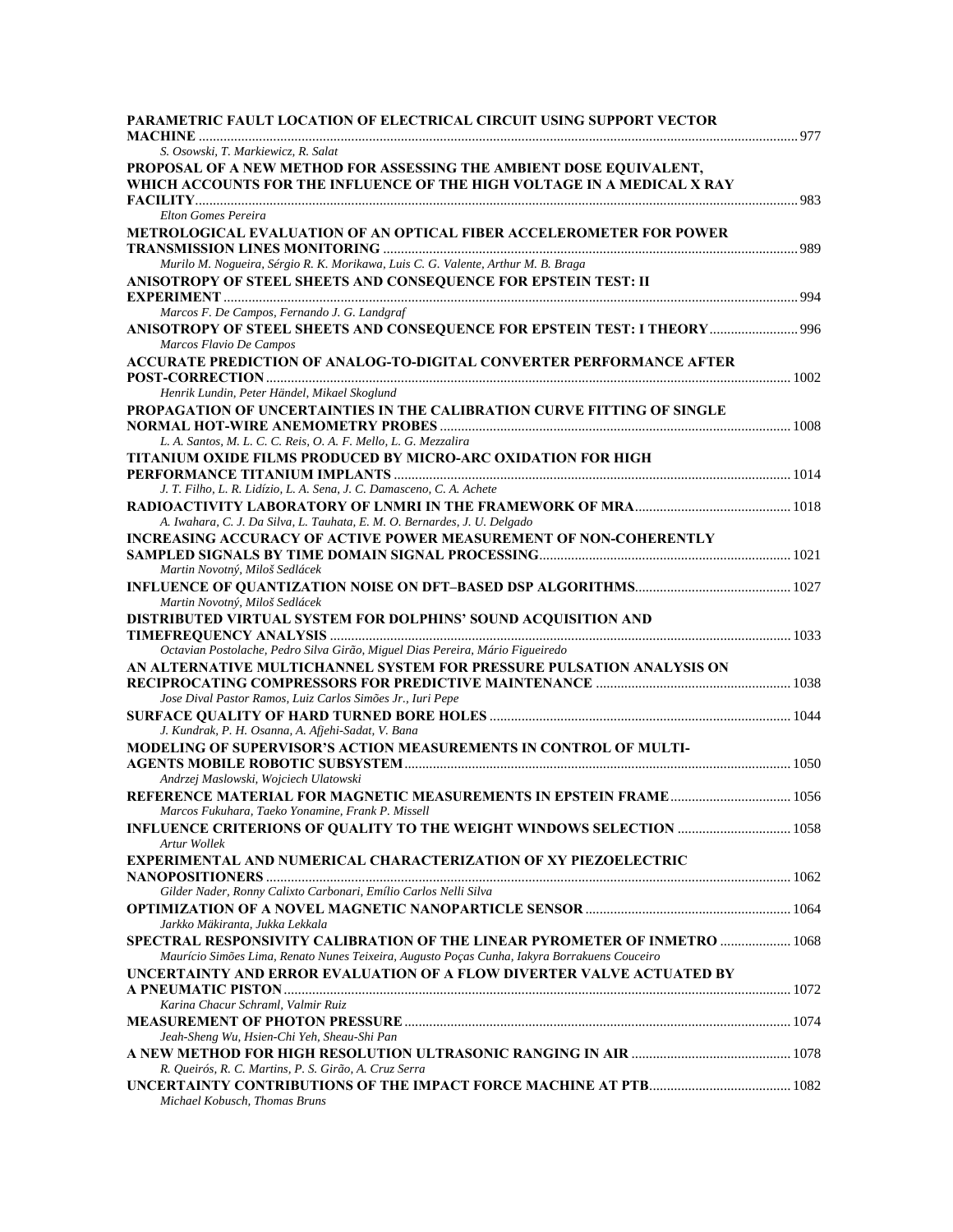| <b>MEASUREMENT PROCESSES ANALYSIS WITH GRR OR EXPANDED UNCERTAINTY?</b>                                                                              |  |
|------------------------------------------------------------------------------------------------------------------------------------------------------|--|
|                                                                                                                                                      |  |
| Sueli Fischer Beckert, Edson Pacheco Paladini                                                                                                        |  |
| J. A. Cruz, R. R. Machado, S. P. Oliveira, A. R. Martins, A. C. Vidal, J. A. S. Pereira, I. Caminha, I. Abud, C.                                     |  |
| <b>Barbosa</b>                                                                                                                                       |  |
| <b>METROLOGICAL EVALUATION OF FLOW MEASUREMENT SYSTEM APPLIED TO</b>                                                                                 |  |
|                                                                                                                                                      |  |
| Iris Trindade Chacon, Rodrigo Vivarelli Poggi Leal                                                                                                   |  |
| <b>NEW RESULTS IN MODELLING OF A SURFACE TEMPERATURE CALIBRATION SYSTEM 101</b>                                                                      |  |
| V. C. Fernicola, A. Frattolillo, L. Rosso, P. Vigo                                                                                                   |  |
| MICROSYSTEM FOR BIOLOGICAL ANALYSIS BASED ON MAGNETORESISTIVE SENSING  1107                                                                          |  |
| J. Germano, M. S. Piedade, L. Sousa, T. M. Almeida, P. Lopes, F. A. Cardoso, H. A. Ferreira, P. P. Freitas                                           |  |
|                                                                                                                                                      |  |
| Jaromír Volf, Josef Vlcek, Tomáš Šemnický                                                                                                            |  |
| <b>ORTHOPAEDIC INVESTIGATION SYSTEM FOR MEDICAL NON-INVASIVE DIAGNOSTICS  1116</b>                                                                   |  |
| Jaromír Volf, Stanislava Papežová, Josef Vlcek, Petr Novák                                                                                           |  |
| Jaromír Volf, Josef Vlcek                                                                                                                            |  |
| <b>MODULARIZED MODELING OF MEASUREMENT PROCESSES IN MICRO- AND</b>                                                                                   |  |
|                                                                                                                                                      |  |
| Albert Weckenmann, Thomas Wiedenhoefer                                                                                                               |  |
| A HYBRID APPROACH TO THE UNCERTAINTY ANALYSIS OF COORDINATE                                                                                          |  |
|                                                                                                                                                      |  |
| Daniel Hamburg-Piekar, Gustavo Daniel Donatelli                                                                                                      |  |
| TWO-DIMENSIONAL POSITION MEASUREMENT OF OBJECTS WITH CIRCULAR CROSS-                                                                                 |  |
|                                                                                                                                                      |  |
| Tomáš Radil, Jan Fischer                                                                                                                             |  |
|                                                                                                                                                      |  |
| Milan Kvasnica                                                                                                                                       |  |
| <b>INITIAL CONCENTRATION PROFILE INFLUENCE ON MIGRATION MEASUREMENTS</b>                                                                             |  |
|                                                                                                                                                      |  |
| José Eduardo Manzoli, Paulo Roberto Rela, Juliana Silva Félix, Magali Monteiro<br><b>ACCELERATED MULTISINE IMPEDANCE SPECTRUM MEASUREMENT METHOD</b> |  |
|                                                                                                                                                      |  |
| Marek Niedostatkiewicz, Romuald Zielonko                                                                                                             |  |
| ACCOUNTING FOR PHYSICAL KNOWLEDGE IN OBTAINING MEASUREMENT RESULTS                                                                                   |  |
|                                                                                                                                                      |  |
| Maurice Cox, Alistair Forbes, Peter Harris, João Sousa                                                                                               |  |
| THE APPLICATION OF MONTE CARLO SIMULATION TO EVALUATE THE UNCERTAINTY                                                                                |  |
|                                                                                                                                                      |  |
| Andréa Cristina Konrath, Gustavo Daniel Donatelli, Daniel Hamburg-Piekar                                                                             |  |
|                                                                                                                                                      |  |
| Attilio Sacconi, Monica Cariola                                                                                                                      |  |
| SINE-WAVE SIGNAL SOURCES FOR DYNAMIC TESTING HIGH-RESOLUTION HIGH-                                                                                   |  |
| Milan Komarek, Vaclav Papez, Jaroslav Roztocil, Petr Suchanek                                                                                        |  |
| ANALYSIS OF DRIVING TORQUE OF FEED DRIVE SYSTEM'DURING MICROSCOPIC                                                                                   |  |
|                                                                                                                                                      |  |
| Takanori Yamazaki, Satoki Yokoyama, Satoshi Kaneko, Ryuta Sato                                                                                       |  |
| <b>DEVELOPMENT OF MASS AND LENGTH MEASUREMENT SYSTEM ON CONVEYOR BELT  1183</b>                                                                      |  |
| Takanori Yamazaki, Akihiro Watanabe, Hideo Ohnishi, Masaaki Kobayashi, Shigeru Kurosu                                                                |  |
| HUMAN RESOURCE AND KNOWLEDGE MANAGEMENT SYSTEM FOR COMPETENCES IN                                                                                    |  |
|                                                                                                                                                      |  |
| Salvador Echeverría-Villagómez, Mahdha Flores-Campos, Rita Pantoja-Lesso, Nadira Rodríguez-Damián, Benito                                            |  |
| Valgañón-Argueta                                                                                                                                     |  |
| THE CORRECTION OF THE MEASURING ACCURACY OF THE INDUSTRIAL ROBOT BY                                                                                  |  |
|                                                                                                                                                      |  |
| Jerzy Sladek, Grzegorz Sokal<br><b>MAGNETORESISTIVE BIOSENSOR MODELLING FOR BIOMOLECULAR RECOGNITION  1204</b>                                       |  |
| T. M. Almeida, M. S. Piedade, P. C. Lopes, L. Sousa, J. Germano, F. Cardoso, H. A. Ferreira, P. P. Freitas                                           |  |
|                                                                                                                                                      |  |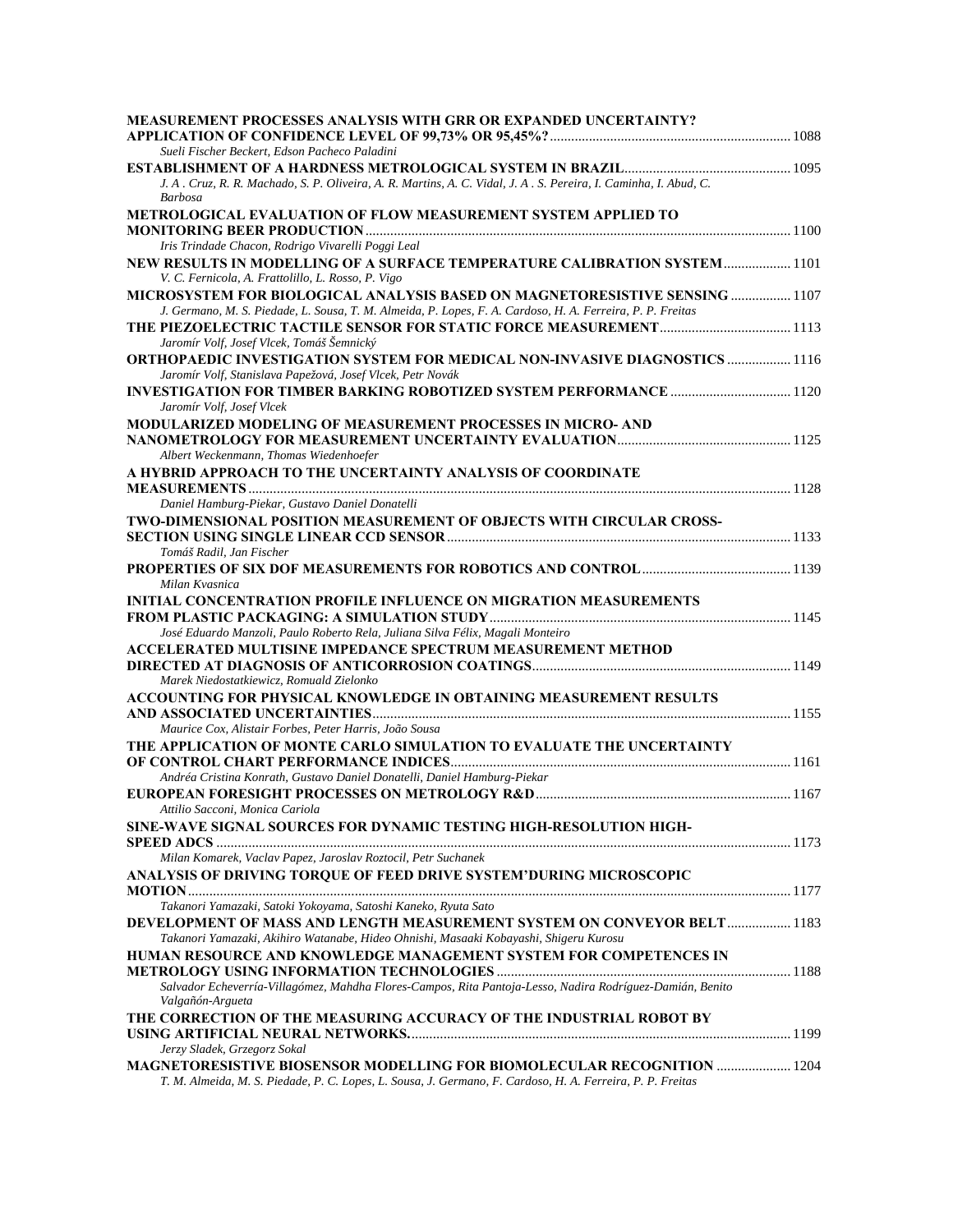| A SUPER-RESOLUTION MICROSCOPY WITH STANDING EVANESCENT LIGHT AND                                                            |      |
|-----------------------------------------------------------------------------------------------------------------------------|------|
|                                                                                                                             |      |
| Hiroaki Nishioka, Satoru Takahashi, Kiyoshi Takamasu<br>THE PLANE ANGLE CONCEPT AND ITS UNIT IN THE CONTEXT OF TRACEABILITY |      |
|                                                                                                                             |      |
| Valery A. Granovsky, Mikhail D. Kudryavtsev                                                                                 |      |
|                                                                                                                             |      |
| Luciano Bruno Faruolo, José Luiz Fernandes, Marina Brochado                                                                 |      |
|                                                                                                                             |      |
| Ki-Bok Kim, Man-Soo Kim, Jeong-Gil Park, Sangdae Lee, Ghi-Seok Kim, Hyun-Mo Jung                                            |      |
| Koichiro Hattori, Takashi Usuda                                                                                             |      |
| <b>AUTOMATIC EXECUTION OF INSPECTION PLANS FOR KNOWLEDGE-BASED</b>                                                          |      |
| <b>DIMENSIONAL MEASUREMENTS OF MICRO- AND NANOSTRUCTURED COMPONENTS  1230</b>                                               |      |
| Gerhard Linss, Susanne C. N. Töpfer, Uwe Nehse                                                                              |      |
| A NEW METHODOLOGY FOR CALIBRATION OF TRANSDUCERS FOR ENVIRON-MENTAL                                                         |      |
|                                                                                                                             |      |
| Leonardo Moreira Leódido, João Nildo De Souza Vianna, Alessandro Borges De Sousa Oliveira, Jean Pierre                      |      |
| Damion                                                                                                                      |      |
| Roman Flegar, Tanasko Tasic                                                                                                 |      |
| A COMPARISON BETWEEN SUPPORTED AND UNSUPPORTED BEAMS FOR USE IN STATIC                                                      |      |
|                                                                                                                             |      |
| Barry Pratt, Andy Robinson                                                                                                  |      |
| DETERMINATION OF SENSITIVITY COEFFICIENTS FOR ROCKWELL HARDNESS SCALES                                                      |      |
|                                                                                                                             |      |
| Laurence Brice, Samuel Low, Rodney Jiggetts                                                                                 |      |
| TEACHING MEASUREMENT AND INSTRUMENTATION: SYSTEMATIC APPROACH 1258                                                          |      |
| Valery A. Granovsky, Marian Jerzy Korczynski<br><b>CHARACTERIZATION OF A MAGNETIC FIELD TRANSDUCER BASED ON THE GMI</b>     |      |
|                                                                                                                             |      |
| Flávia Pompéia, Luiz A. P. Gusmão, Carlos R. Hall Barbosa, Elisabeth Costa Monteiro, Lídice A. P. Gonsalves,                |      |
| Fernando L. A. Machado                                                                                                      |      |
| A NEW METHODOLOGY FOR HARMONIZATION IN THE DISSEMINATION OF THE                                                             |      |
|                                                                                                                             |      |
| Luiz Carlos Cabral De Freitas, Stella Regina Da Costa, Rafael S. De Oliveira                                                |      |
| HIGHLY SENSITIVE FLUORESCENCE THERMOMETER USING LONG AFTERGLOW                                                              |      |
| T. Katsumata, H. Kubo, S. Mochida, H. Aizawa, S. Komuro, T. Morikawa                                                        |      |
| GAS SENSING USING PHOTOLUMINESCENCE FROM PHOSPHOR CONTAINED SILICA                                                          |      |
|                                                                                                                             |      |
| T. Katsumata, H. Aizawa, W. Takechi, K. Ito, S. Komuro, T. Morikawa                                                         |      |
| THERMALLY EXCITED LUMINESCENCE FROM RARE-EARTH DOPED SIO, FOR FIBER-                                                        |      |
| <b>OPTIC THERMOMETER</b>                                                                                                    | 1278 |
| T. Katsumata, K. Morita, A. Okabe, H. Aizawa, S. Komuro, T. Morikawa                                                        |      |
| TWO DIMENSIONAL PHOTOLUMINESCENCE IMAGING OF FOOD FOR NON-                                                                  |      |
| T. Katsumata, H. Aizawa, Y. Kakinuma, E. Matashige, S. Komuro, T. Morikawa                                                  |      |
|                                                                                                                             |      |
| Jan Neškudla, Josef Vedral                                                                                                  |      |
| USING IMAGE REGISTRATION AND ALIGNMENT TO COMPARE ALTERNATIVE 2D                                                            |      |
|                                                                                                                             |      |
| Marja Lähdekorpi, Heimo Ihalainen, Risto Ritala                                                                             |      |
| A COMPARISON OF THE INITIAL UNCERTAINTY BUDGET AND AN ESTIMATE OF THE                                                       |      |
| POSTERIOR UNCERTAINTIES, IN THE CASE OF LARGE BATCHES OF CALIBRATION                                                        |      |
| Daniela Ichim, Franco Pavese                                                                                                |      |
| <b>CURRENT TRANSFORMER USAGE FOR NONHARMONIC PERIODIC CURRENTS 1303</b>                                                     |      |
| Jan Hlavácek, Karel Draxler, Radek Procházka                                                                                |      |
| <b>METROLOGICAL RELIABILITY OF HIGH FREQUENCY SURGICAL EQUIPMENT 1307</b>                                                   |      |
| Rosário P. A. Palomares, Paula M. P. Gouvêa, Elisabeth Costa Monteiro                                                       |      |
|                                                                                                                             |      |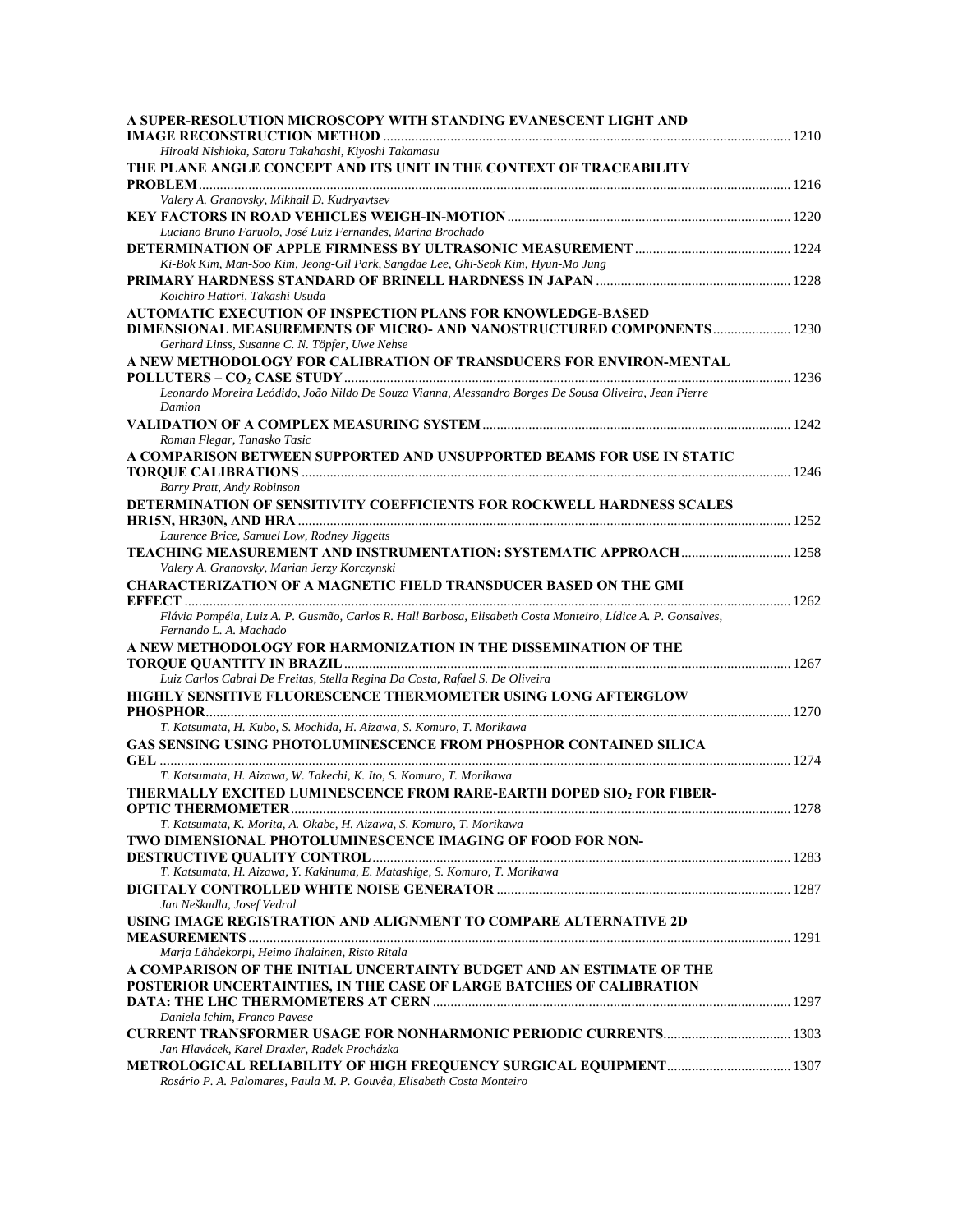| <b>CHARACTERIZATION OF A PRIMARY STANDARD CONTROLLED CLEARANCE</b>                                             |  |
|----------------------------------------------------------------------------------------------------------------|--|
|                                                                                                                |  |
| Alaaeldin A. E. Eltawil, Douglas Olson<br>ASSESSING UNCERTAINTIES RELATED TO LINEAR CALIBRATION CURVES: A CASE |  |
|                                                                                                                |  |
| Queenie Siu Hang Chui, Jaim Lichtig                                                                            |  |
| <b>MECHANICAL FAILURE DIAGNOSIS IN AUTOMOTIVE AIR CONDITIONING SYSTEMS</b>                                     |  |
|                                                                                                                |  |
| Sergio Libanio Campos, José Luiz Fernandes, José Alberto Reis Parise                                           |  |
| REQUIREMENTS AND TESTS OF ELECTROMAGNETIC COMPATIBILITY FOR RADIATION                                          |  |
| R. A. Barbosa, R. T. Lopes                                                                                     |  |
| A SMART-AUTOLEARNED ARCHITECTURE AND PROTOCOL FOR VOLATILE ORCANIC                                             |  |
|                                                                                                                |  |
| Aimé Lay-Ekuakille, Salvatore Gioffreda, Amerigo Trotta                                                        |  |
| PROPAGATION OF MEASUREMENT UNCERTAINTY EXPRESSED BY A POSSIBILITY                                              |  |
| Gilles Mauris                                                                                                  |  |
| ANALYSIS OF HUMAN VISUAL, FORCE AND AUDIO SENSORY FEEDBACK INTEGRATION                                         |  |
|                                                                                                                |  |
| Edwardo Arata Yamamoto Murakami, Toshihiro Matsui                                                              |  |
| DYNAMIC BEHAVIOR MODELS OF ANALOG TO DIGITAL CONVERTERS AIMED FOR                                              |  |
|                                                                                                                |  |
| Niclas Björsell, Peter Händel                                                                                  |  |
| G. J. Brown, D. R. Augenstein, T. Cousins                                                                      |  |
| MEASUREMENT UNCERTAINTY OF ROTATING TORQUE TRANSDUCERS WHEN USED IN                                            |  |
|                                                                                                                |  |
| Georg Wegener, Werner Nold, Jürgen Andrae, Kai Molitor                                                         |  |
|                                                                                                                |  |
| Pedro Paulo Almeida Silva, Maurício Martinelli Réche, Maurício Evangelista Da Silva                            |  |
| HEAT MEASUREMENT UNCERTAINTIES IN VERIFICATION IN METROLOGICAL                                                 |  |
| Václav Kubernát                                                                                                |  |
| <b>FIRST RESULTS OF COLORIMETRIC MATERIAL CHARACTERIZATION STUDY</b>                                           |  |
|                                                                                                                |  |
| L. C. Alves, J. F. S. Gomes, I. B. Couceiro, G. Rossi, M. Sarotto                                              |  |
| THE REMOTE SERVICES LABORATORY AS A METROLOGY KNOWLEDGE                                                        |  |
| André Luiz Meira De Oliveira, Carlos Alberto Schneider, Gustavo Andrade Maestri                                |  |
| <b>INTERNET-ENABLED CALIBRATION SERVICES: THE REMOTE CONTROL OF</b>                                            |  |
|                                                                                                                |  |
| Marko Jurcevic, Mladen Boršic                                                                                  |  |
| AN ANALYSIS OF ERRORS OF V-BLOCK CYLINDRICITY MEASUREMENT WITH A                                               |  |
|                                                                                                                |  |
| Stanislaw Adamczak, Dariusz Janecki, Krzysztof Stepien                                                         |  |
| Mladen Banovic, Samir Keitoue                                                                                  |  |
| UNCERTAINTY FOR NOISE ATTENUATION MEASUREMENTS OF HEARING PROTECTORS                                           |  |
|                                                                                                                |  |
| F. R. Lima, S. N. Y. Gerges, T. R. L. Zmijevski, D. F. Bender                                                  |  |
| DETERMINING THE CHARACTERISTICS OF SENSORS DISPLACEMENT IN INSTRUMENTS                                         |  |
|                                                                                                                |  |
| Dariusz Janecki, Stanislaw Adamczak, Marek Cabaj                                                               |  |
| <b>Seton Bennett</b>                                                                                           |  |
| MEASUREMENT UNCERTAINTY CONTRIBUTION TO THE CALIBRATION CURVE                                                  |  |
| FITTING OF AN AERODYNAMIC EXTERNAL BALANCE USING MLP ARTIFICIAL NEURAL                                         |  |
|                                                                                                                |  |
| I. M. Barbosa, E. Del Moral Hernandez, M. L. C. C. Reis, O. A. F. Mello                                        |  |
|                                                                                                                |  |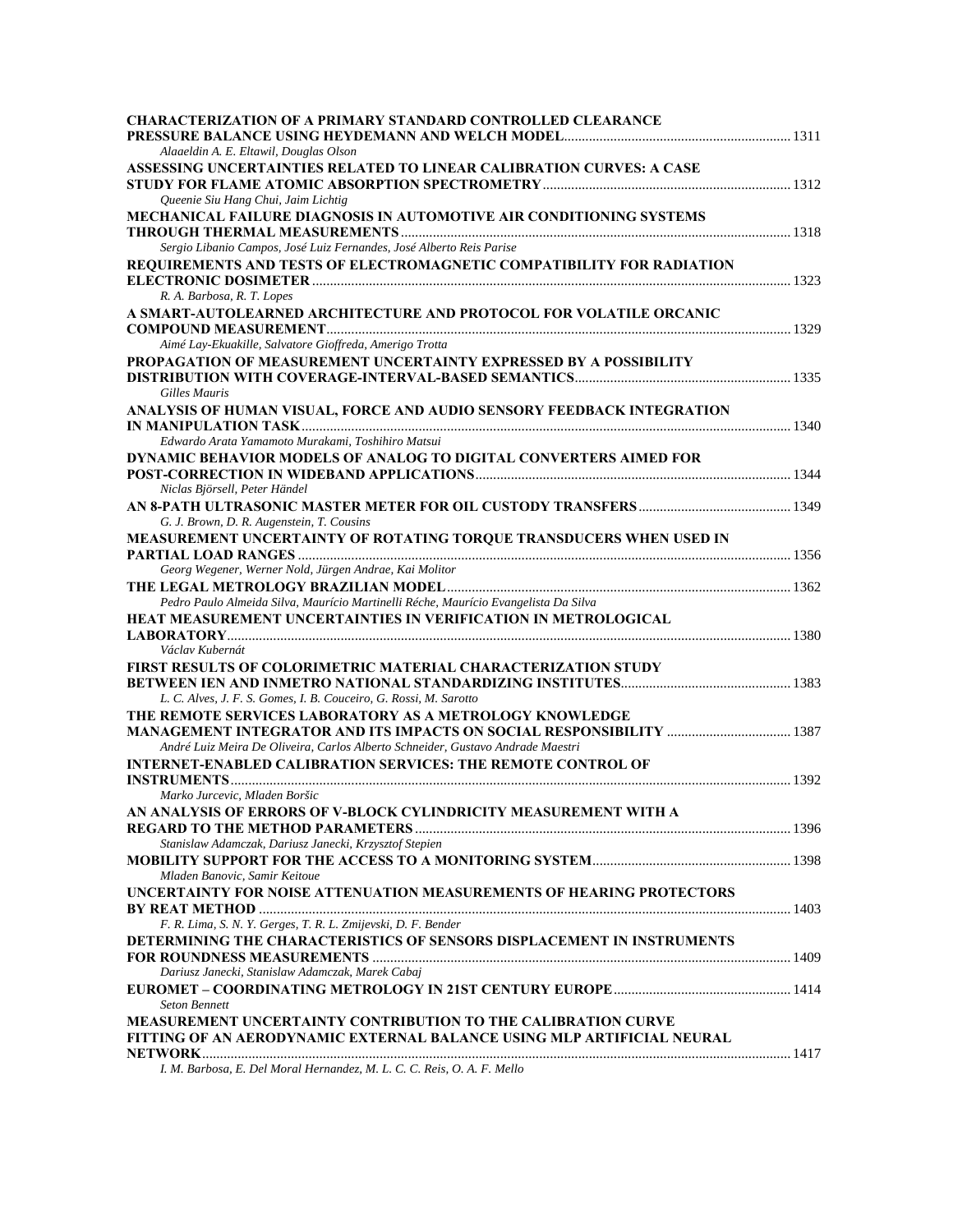| <b>INVESTIGATION OF THE INFLUENCE OF TRANSDUCER ELECTRONIC DATA SHEETS</b>                                                                                      |      |
|-----------------------------------------------------------------------------------------------------------------------------------------------------------------|------|
|                                                                                                                                                                 |      |
| Jochen Schneider, Lioba Stenner, Georg Wegener                                                                                                                  |      |
| STANDARDIZATION OF MEASUREMENT STRATEGIES IN COORDINATE METROLOGY IN                                                                                            |      |
| Cristiana Zanatta Viana, André Roberto De Sousa, Anésio Mariano Junior                                                                                          |      |
| 3D MEASURING TECHNOLOGIES FOR INDUSTRIAL AND SCIENTIFIC APPLICATIONS 1434                                                                                       |      |
| Yuri Chugui, Sergei Plotnikov, Anatoly Potashnikov, Alexander Verkhogliad                                                                                       |      |
| Yuri Chugui, Nikolai Yakovenko, Michael Yaluplin                                                                                                                |      |
|                                                                                                                                                                 |      |
| Isaac Skog, Peter Händel                                                                                                                                        |      |
| REACTIVE METROLOGY OR PROACTIVE METROLOGY - WHICH APPROACH WILL BEST                                                                                            |      |
| Andy Henson, Fiona Redgrave                                                                                                                                     |      |
|                                                                                                                                                                 |      |
| Jean-Claude Krynicki                                                                                                                                            |      |
| Stanislaw Moskowicz                                                                                                                                             |      |
| DETERMINATION OF THE EVAPORATION FACTOR OF ETHANOL AND ITS                                                                                                      |      |
| <b>CONTRIBUTION TO THE MEASUREMENT UNCERTAINTY IN THE DEVELOPMENT OF A</b>                                                                                      |      |
|                                                                                                                                                                 |      |
| Vanderléa De Souza, Janaína Marques R. Caixeiro, Renata M. H. Borges, Paulo R. Guimarães Couto, Rafael A.<br>L. Da Silva, Leandro R. Pedro, Thiago M. Fernandes |      |
| <b>EVALUATION OF STABILITY OF ETHANOL IN WATER CERTIFIED REFERENCE</b>                                                                                          |      |
| <b>MATERIAL: MEASUREMENTUNCERTAINTY UNDER TRANSPORT AND STORAGE</b>                                                                                             |      |
|                                                                                                                                                                 |      |
| Vanderléa De Souza, Janaína Marques R. Caixeiro, Raquel D. C. Cunha, Laura A. N. Valente, Renata M. H.<br>Borges, Rafael A. L. Da Silva                         |      |
| <b>MEASUREMENT OF PATTERNED WAFER SURFACE DEFECTS USING ANNULAR</b>                                                                                             |      |
|                                                                                                                                                                 |      |
| Toshie Yoshioka, Takashi Miyoshi, Yasuhiro Takaya                                                                                                               |      |
| A COMPARATIVE EVALUATION BETWEEN FREQUENCY ESTIMATION ALGORITHMS                                                                                                |      |
|                                                                                                                                                                 |      |
| Václav Matz, Pedro M. Ramos, Nuno B. Brás, A. Cruz Serra                                                                                                        |      |
| <b>COMPUTATIONALLY EFFICIENT NON-INTRUSIVE ALGORITHM FOR SPEECH</b>                                                                                             |      |
|                                                                                                                                                                 |      |
| Jan Holub, Michael Street, Ondrej Tomiska                                                                                                                       |      |
|                                                                                                                                                                 |      |
| Thomas Allevard, Eric Benoit, Laurent Foulloy                                                                                                                   |      |
|                                                                                                                                                                 |      |
| Janusz Mroczka, Tomasz Wojtaszek, Dariusz Wysoczanski                                                                                                           |      |
| LIGHT SCATTERING SIMULATIONS OF SPHEROIDS USING THREE BEAMS PHASE<br>DOPPLER SYSTEM                                                                             | 1498 |
| Janusz Mroczka, Tomasz Wojtaszek                                                                                                                                |      |
| NEW FACILITIES OF VIRTUAL MACHINES: OPERATING MACHINES FROM CAD                                                                                                 |      |
|                                                                                                                                                                 |      |
| José Sánchez, Sergio Padilla, J. M. Dorador                                                                                                                     |      |
| THE USE OF UV ACTIVATED OZONE FOR THE CLEANING OF PRIMARY PLATINUM-                                                                                             |      |
|                                                                                                                                                                 |      |
| <b>Stuart Davidson</b>                                                                                                                                          |      |
|                                                                                                                                                                 |      |
| Piotr Bilski, Wieslaw Winiecki                                                                                                                                  |      |
| <b>ITERATIVE MODEL-BASED IMAGE RECONSTRUCTION FOR ULTRASOUND PROCESS</b>                                                                                        |      |
|                                                                                                                                                                 |      |
| Gerald Steiner, Frank Podd, Markus Brandner, Daniel Watzenig                                                                                                    |      |
| THE CHILEAN METROLOGY NETWORK - A NATIONAL EXPERIENCE PRESENT STATE                                                                                             |      |
|                                                                                                                                                                 |      |
| Rubén Verdugo, Manuel Lladser                                                                                                                                   |      |
| UNCERTAINTY ANALYSIS OF NOISE EXPOSURE MEASUREMENTS FOR HEADPHONE                                                                                               |      |
| Erasmo F. Vergara, Jovani A. Steffani, Samir N. Y. Gerges, Marcos A. Pedroso                                                                                    |      |
|                                                                                                                                                                 |      |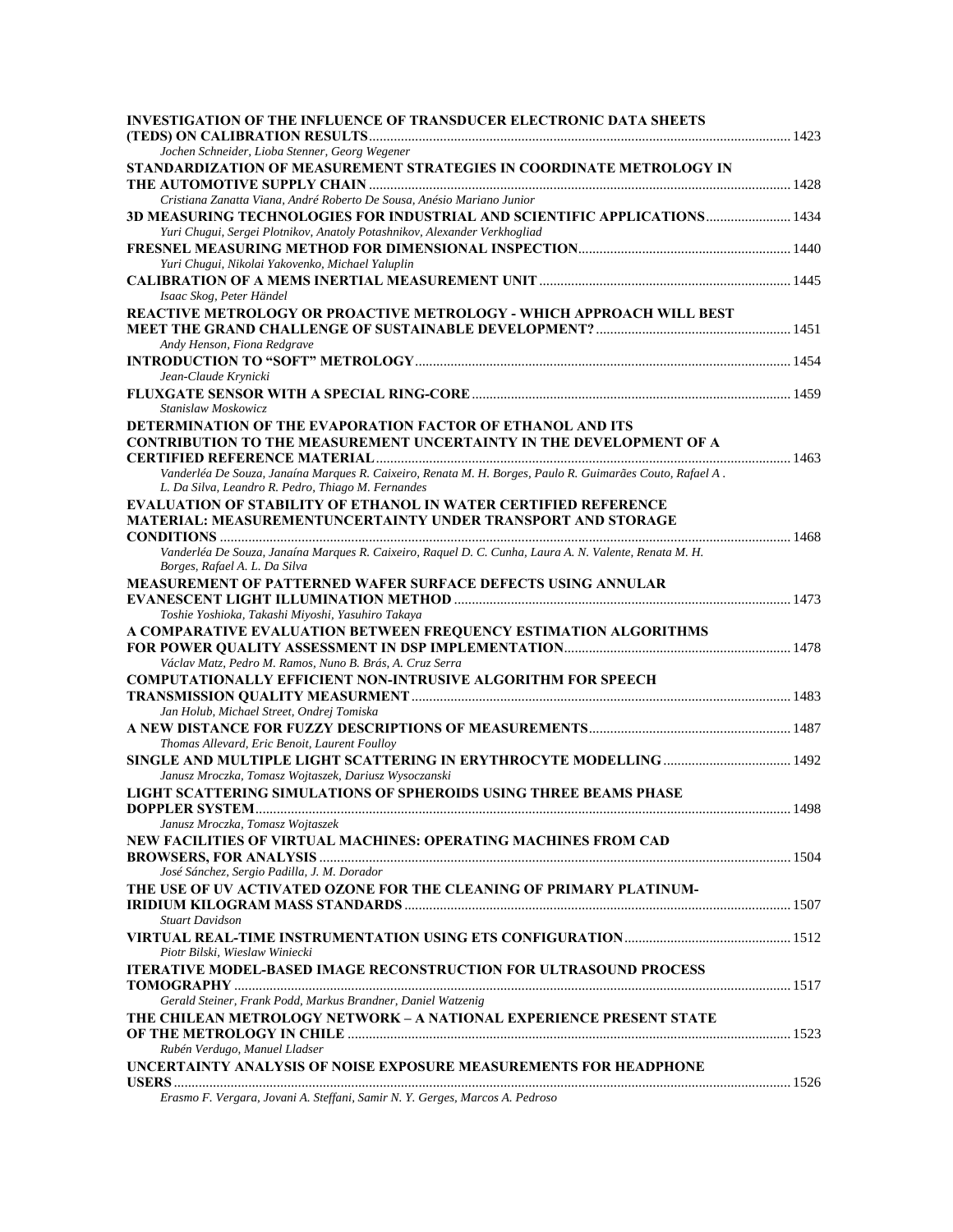| DESIGN AND FABRICATION OF NANOMETRIC LATERAL SCALE CONSISTING OF                                                                         |      |
|------------------------------------------------------------------------------------------------------------------------------------------|------|
|                                                                                                                                          |      |
| Ichiko Misumi, Satoshi Gonda, Osamu Sato, Kentaro Sugawara, Kazunori Yoshizaki, Qiangxian Huang, Tomizo<br>Kurosawa, Toshiyuki Takatsuji |      |
| <b>EVALUATION OF UNCERTAINTY OF THE RICE MOISTURE MEASUREMENT BY THE</b>                                                                 |      |
| Hideyuki Tanaka, Toshimichi Watanabe, Mihoko Yabe                                                                                        |      |
| A NOVEL DILATOMETER FOR MEASURING COEFFICIENT OF THERMAL EXPANSION OF                                                                    |      |
|                                                                                                                                          |      |
| Han-Young Ryu, Won-Kyu Lee, Han-Seb Moon, Chu-Shik Kang, Ho-Suhng Suh                                                                    |      |
| <b>MAGNETIC FIELD DISTRIBUTION MEASUREMENT OF THIN-LAYERS USING MAGNETIC</b>                                                             |      |
| I. Frollo, P. Andris, V. Juráš, Z. Majdišová                                                                                             |      |
|                                                                                                                                          |      |
| Ales Hribernik, Gorazd Bombek                                                                                                            |      |
|                                                                                                                                          |      |
| Zdravko Baršic, Biserka Runje, Vesna Alar, Gorana Baršic                                                                                 |      |
| <b>INTRODUCTION TO RESPIRATORY MECHANICS MEASUREMENT BY ENHANCED</b>                                                                     |      |
|                                                                                                                                          |      |
| Ireneusz Jablonski, Janusz Mroczka                                                                                                       |      |
| WIRELESS SENSOR NETWORK AS A MEASUREMENT TOOL IN PRECISION                                                                               |      |
|                                                                                                                                          |      |
| João Carlos Giacomin, Flávio Henrique Vasconcelos                                                                                        |      |
|                                                                                                                                          |      |
| Wolfgang Buck, Bernd Fellmuth, Joachim Fischer, Christof Gaiser, Joachim Seidel                                                          |      |
| <b>MEASUREMENT SYSTEMS ANALYSIS: CONCEPTS AND COMPUTATIONAL APPROACHES  1576</b>                                                         |      |
| Alistair Forbes, Christophe Perruchet                                                                                                    |      |
|                                                                                                                                          |      |
| Aimo Pusa, Michael Sachs                                                                                                                 |      |
|                                                                                                                                          |      |
| Yusuke Tamura, Masao Sugi, Jun Ota, Tamio Arai                                                                                           |      |
| Wilhelm Kolaczia                                                                                                                         |      |
| UNCERTAINTIES OF MULTI SENSORS CMM MEASUREMENTS APPLIED TO HIGH                                                                          |      |
|                                                                                                                                          |      |
| Jean Marc Linares, Jean Mailhé, Jean Michel Sprauel                                                                                      |      |
|                                                                                                                                          |      |
| Jean Mailhé, Jean-Marc Linares, Jean-Michel Sprauel                                                                                      |      |
|                                                                                                                                          |      |
| J. Sladek, R. Sitnik, M. Kupiec, P. Blaszczyk                                                                                            |      |
| WIRELESS MEASUREMENT BAND FOR EEG MISMATCH NEGATIVITY REGISTRATION IN                                                                    |      |
|                                                                                                                                          |      |
| Antti Vehkaoja, Jukka Lekkala                                                                                                            |      |
| ABOUT SOME METROLOGICAL ASPECTS OF STANDARDIZATION IN SPIROMETRY                                                                         | 1621 |
| Barbara Juroszek                                                                                                                         |      |
| COMPUTER SIMULATION OF THE RESPIRATORY SYSTEM IN FORCED EXPIRATION  1625                                                                 |      |
| Barbara Juroszek, Jan Stanislawski                                                                                                       |      |
| <b>MEASUREMENTS OF EXHAUST EMISSIONS AND ELECTRIC POWER IN A STATIONARY</b>                                                              |      |
|                                                                                                                                          |      |
| Roberto G. Pereira, Gilberto A. Romeiro, Daniel L. T. Fernandes, Carlos E. Fellows, Oscar E. P. Tulcán                                   |      |
| <b>CHARACTERIZATION AND EFFECT OF USING BLENDS OF DIESEL AND SOYBEAN</b>                                                                 |      |
|                                                                                                                                          |      |
| Roberto G. Pereira, Carlos E. Fellows, Cesar D. Oliveira, Jorge L. Oliveira, Paulo Cesar P. Oliveira, Oscar E. P.                        |      |
| Tulcán                                                                                                                                   |      |
| THE METROLOGICAL SYSTEM AS A SMALL-WORLD NETWORK: SOME NOTES FOR THE                                                                     |      |
|                                                                                                                                          |      |
| Luca Mari, Sergio Sartori                                                                                                                |      |
| <b>CANTILEVER STRUCTURES FOR MEASURING MICROSTRUCTURED SURFACES OF</b>                                                                   |      |
|                                                                                                                                          |      |
| Michael Balke, Erwin Peiner, Lutz Doering                                                                                                |      |
|                                                                                                                                          |      |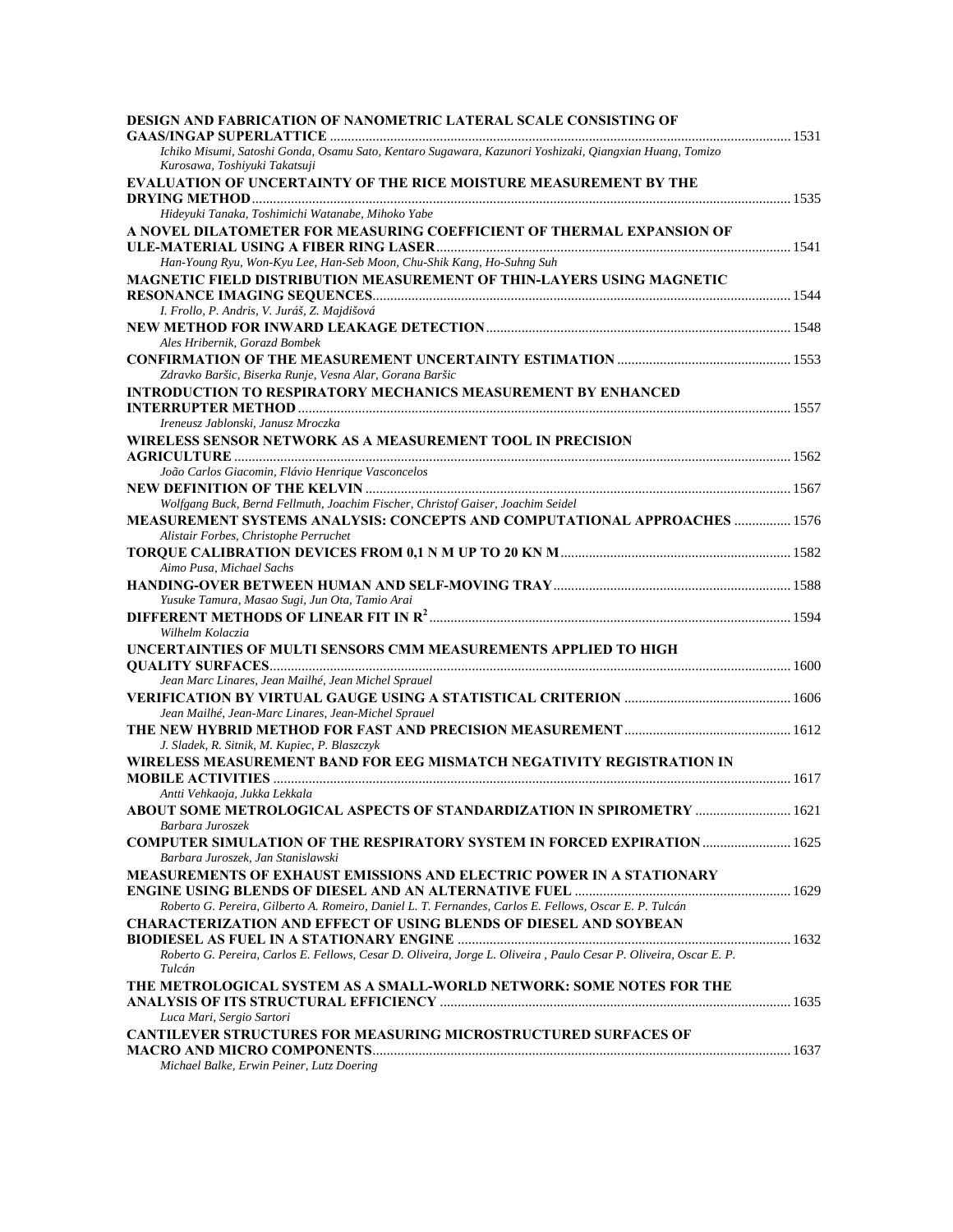| DEVELOPMENT AND CHARACTERIZATION OF A CONDUCTIVITY CELL FOR WATER                                   |  |
|-----------------------------------------------------------------------------------------------------|--|
|                                                                                                     |  |
| Helena M. Geirinhas Ramos, A. Lopes Ribeiro, Milan Komarek, Martin Novotny                          |  |
|                                                                                                     |  |
| A. Lopes Ribeiro, Helena M. Geirinhas Ramos, Pedro M. Ramos, J. M. Dias Pereira                     |  |
|                                                                                                     |  |
| Erwin Peiner, Arti Tibrewala, Holger Lüthje, Ralf Bandorf, Saskia Biehl, Lutz Doering               |  |
|                                                                                                     |  |
| Lutz Doering, Erwin Peiner, Michael Balke, Uwe Brand                                                |  |
| PRECISE FORCE MEASUREMENTS BY PHOTO-ELASTIC LASER CRYSTALS IN THE TIME                              |  |
|                                                                                                     |  |
| W. Holzapfel, M. Suske                                                                              |  |
| DETERMINATION OF THE POWER SPECTRAL DENSITY IN CAPACITIVE DIGITAL                                   |  |
|                                                                                                     |  |
| Martin Kollár, Linus Michaeli                                                                       |  |
| DYNAMIC EVALUATION OF COLUMN TYPE MULTI-COMPONENT FORCE TRANSDUCERS  1670                           |  |
| Yon-Kyu Park, Rolf Kumme, Dae-Im Kang                                                               |  |
|                                                                                                     |  |
| Kimmo Latva-Käyrä, Risto Ritala                                                                     |  |
| DEVELOPMENT OF DATA TREATMENT SOFTWARE FOR CALIBRATION OF                                           |  |
|                                                                                                     |  |
| Samanda C. A. Correa, Ricardo T. Lopes, Márcia T. Carlos, Paulo H. B. Becker                        |  |
| ADVANCES AND NEW TECHNIQUES IN LENGTH MEASUREMENTS BY OPTICAL                                       |  |
|                                                                                                     |  |
| Alexandre Titov, Igor Malinovsky                                                                    |  |
| UNCERTAINTY ESTIMATION OF MECHANICAL ASSAYS BY ISO-GUM 95 AND                                       |  |
| <b>MONTECARLO SIMULATION - CASE STUDY: TENSILE STRENGTH, TORQUE AND</b>                             |  |
|                                                                                                     |  |
| Paulo R. G. Couto, Jailton C. Damasceno, Renata M. H. Borges                                        |  |
| DYNAMIC CALIBRATION METHODS FOR PRESSURE SENSORS AND DEVELOPMENT OF                                 |  |
|                                                                                                     |  |
| Alberto C. G. C. Diniz, Alessandro B. S. Oliveira, João Nildo De Souza Vianna, Fernando J. R. Neves |  |
|                                                                                                     |  |
| Michal Wieczorowski, Leszek Rozanski                                                                |  |
|                                                                                                     |  |
| Kazuhiro Ishizu, Akihito Takahashi, Tomoyuki Miyazaki, Kentaro Nemoto                               |  |
|                                                                                                     |  |
| Roberto Lojacono, Arianna Mencattini, Marcello Salmeri, Silvia Sangiovanni                          |  |

Volume 3

| ASSESSEMENT OF LOW FREQUENCY ELECTROMAGNETIC FIELD INTENSITIES ON                |  |
|----------------------------------------------------------------------------------|--|
| <b>BOARD OF SHIPS.</b>                                                           |  |
| Beata Palczynska, Ludwik Spiralski, Jacek Wyszkowski                             |  |
| <b>MEASUREMENT – MODELING, MODELING – MEASUREMENT: A TRANSITIVE COUPLE</b>       |  |
| OF REALITY AND ABSTRACTION IN EQUIPAGE OF COMPREHENSION AND PREDICTION           |  |
|                                                                                  |  |
| Ireneusz Jablonski, Janusz Mroczka                                               |  |
| <b>PARAMETRIC SPECTRAL ESTIMATION: A PROPER SOLUTION FOR POWER</b>               |  |
|                                                                                  |  |
| Leopoldo Angrisani, Aldo Baccigalupi, Antonio Langella, Michele Vadursi          |  |
| THE USAGE OF THE APPROXIMATE METHODS TO DETERMINE THE UNCERTAINTY OF             |  |
|                                                                                  |  |
| Przemyslaw Otomanski                                                             |  |
| DIAGNOSTICS OF ENDURANCE FOR HIGH RELIABILITY INTERFERENCE SUPPRESOR             |  |
| <b>CAPACITORS</b>                                                                |  |
| Lech Hasse, Krzysztof Rogala, Josef Šikula, Ludwik Spiralski, Janusz Turczynski  |  |
| <b>IMPROVEMENTS OF SEISMIC SENSOR DESIGN FOR SOIL MOISTURE MEASUREMENT  1740</b> |  |
| F. Adamo, F. Attivissimo, L. Fabbiano, M. Savino                                 |  |
| METROLOGICAL CHARATERIZATION OF A FAST DIGITAL INTEGRATOR FOR                    |  |
|                                                                                  |  |
| Pasquale Arpaia, Juan Garcia Perez, Alessandro Masi, Giovanni Spiezia            |  |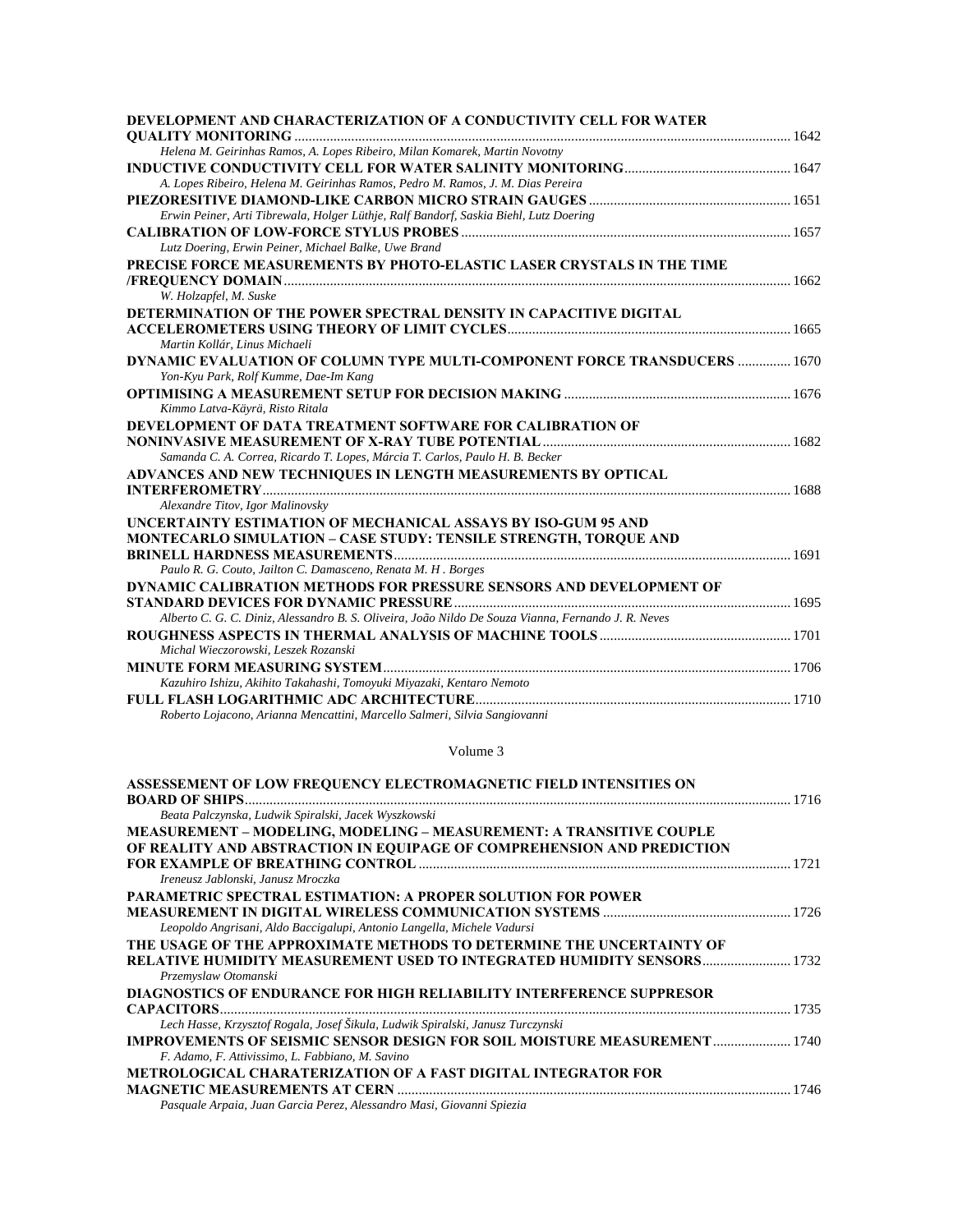| DEVELOPMENT OF METAL-CARBON EUTECTIC CELLS FOR CONTACT THERMOMETRY                                                                                                     |  |
|------------------------------------------------------------------------------------------------------------------------------------------------------------------------|--|
| Yong-Gyoo Kim, Inseok Yang                                                                                                                                             |  |
| INVESTIGATIONS TO THE USE OF SINGLE-CRYSTALLINE SILICON AS MECHANICAL                                                                                                  |  |
| Sascha Mäuselein, Oliver Mack, Roman Schwartz                                                                                                                          |  |
| UNCERTAINTY OF ESTIMATES OBTAINED WITH THE HISTOGRAM TEST OF ADCS  1762<br>F. Corrêa Alegria, A. Cruz Serra                                                            |  |
| A PORTABLE MEASUREMENT SYSTEM BASED ON A PDA DEVICE FOR ACQUIRING AND<br>C. De Capua, A. Liccardo, R. Morello                                                          |  |
| VALIDATION OF THE 5 KN FORCE STANDARDS MACHINE OF THE AEROSPACE                                                                                                        |  |
| Jorge M. E. Saffar, Maria Luísa C. Costa Reis, Eunice M. Ferreira Marques, Daniel S. Alves De Lima                                                                     |  |
| Felix Sharipov, Guilherme Bertoldo                                                                                                                                     |  |
| India Maria H. De Lima, Maurício N. Frota                                                                                                                              |  |
| INVESTIGATION OF CHARACTERISTICS OF 133 PA CDG USING PRESSURE BALANCE 1790<br>Samyong Woo, Inmook Choi                                                                 |  |
| DESIGN AND OPTIMIZATION OF THE MULTI-POINT THERMAL GAS MASS FLOWMETER 1793<br>Guowei Liang, Dailiang Xie, Fang Wang, Changwu Li                                        |  |
| DESIGN REQUIREMENTS FOR SENSORS BASED ON AMORPHOUS WIRES RESULTING                                                                                                     |  |
| Emil Vremera, Cristian Fosalau, Luciano Brunetti                                                                                                                       |  |
| Pietro Vincenzo Barbaro, Antonio Cataliotti, Valentina Cosentino, Salvatore Nuccio                                                                                     |  |
| A NEW TECHNIQUE TO DETECT HARMONIC SOURCES IN POLLUTED POWER SYSTEMS 1808<br>Pietro Vincenzo Barbaro, Antonio Cataliotti, Valentina Cosentino, Salvatore Nuccio        |  |
| MEASURING BOTTLENECK TIMES IN PRODUCTION LINES WITH DISCRETE EVENT                                                                                                     |  |
| Calin Ciufudean, Camelia Petrescu, Emil Petrescu                                                                                                                       |  |
| Rigoberto Nava-Sandoval, Rufino Díaz-Uribe                                                                                                                             |  |
| L. Michaeli, L. Sochová, J. Šaliga                                                                                                                                     |  |
| <b>DESIGN AND CHARACTERIZATION OF A SUN SENSOR FOR THE SSETI-ESEO PROJECT 1826</b><br>Pedro M. Rodrigues, Pedro M. Ramos                                               |  |
| ANGLE PRISM-BASED LASER INTERFEROMETER FOR HIGH PRESISION MEASUREMENT                                                                                                  |  |
| Wan-Sup Cheung, Cheol-Ung Cheong                                                                                                                                       |  |
| Lars Buettner, Christian Bayer, Katsuaki Shirai, Andreas Voigt, Juergen Czarske<br>ADC CHARACTERIZATION IN THE FREQUENCY DOMAIN BY DUAL TONE TESTING 1842              |  |
| David Slepicka, Dominique Dallet, Vladimir Shitikov, François Barbara<br>FIBER OPTIC LASER DOPPLER PROBE FOR IN-SITU TIP CLEARANCE AND VIBRATION                       |  |
|                                                                                                                                                                        |  |
| Thorsten Pfister, Lars Büttner, Jürgen Czarske, Richard Schodl, Hartmut Krain<br>INTERCOMPARISON OF 3 MN HYDRAULIC TYPE BUILD-UP AND 1.1 MN LEVER                      |  |
| AMPLIFICATION FORCE STANDARD MACHINE BETWEEN UME AND PTB ………………………………………… 1852<br>Sinan Fank, Rolf Kumme, Bülent Aydemir, Ercan Pelit, Bernd Glöckner, Guenther Haucke |  |
|                                                                                                                                                                        |  |
| Teresa Goodman, Alistair Forbes, Helen Walkey                                                                                                                          |  |
| Vaclav Papez, Stanislava Papezova                                                                                                                                      |  |
| EXPLORING THE SAMPLING RATE REQUIREMENTS FOR BEHAVIOURAL AMPLIFIER                                                                                                     |  |
| David H. Wisell                                                                                                                                                        |  |
| A SIMPLE SOLUTION TO INTERIM CHECK OF COORDINATE MEASURING MACHINES  1869<br>Vitor Camargo Nardelli, Gustavo Daniel Donatelli                                          |  |
|                                                                                                                                                                        |  |
| Lubomir Smutny, Jiri Tuma, Radim Farana                                                                                                                                |  |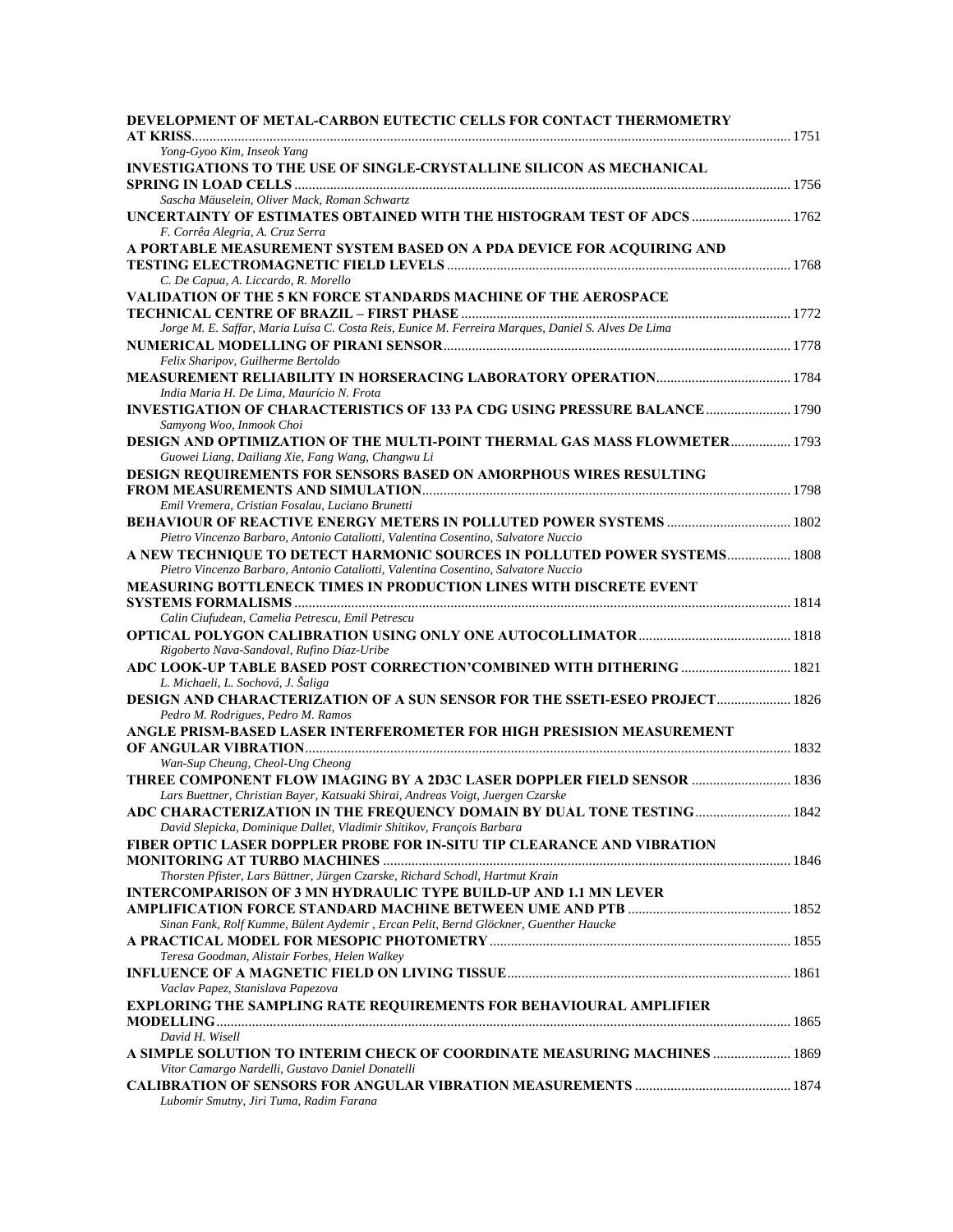| UNCERTAINTY ESTIMATION OF LATTICE PARAMETERS MEASURED BY X-RAY                                                                                        |  |
|-------------------------------------------------------------------------------------------------------------------------------------------------------|--|
| Marcos F. De Campos, Jailton C. Damasceno, Rogério Machado, Carlos A. Achete                                                                          |  |
| <b>GENERALIZED NONSUBTRACTIVE DITHERING IN A/D CONVERSION – THEORY AND</b>                                                                            |  |
| Tomasz Adamski                                                                                                                                        |  |
| NON-LINEAR FIT OF A 6 SKEWED GAUSSIAN TEMPLATE FOR FILTERING,<br><b>COMPRESSION AND CLINICAL IDENTIFICATION OF THE ECG USING A DSP WIRELESS</b>       |  |
|                                                                                                                                                       |  |
| Luís Pina Soares, Raul Carneiro Martins                                                                                                               |  |
| FREQUENCY OF CALIBRATION: A CRITICAL ISSUE FOR QUALITY CONTROL IN THE                                                                                 |  |
| Willians Portella, Maurício N. Frota                                                                                                                  |  |
| SOME METROLOGICAL CHARACTERISTICS OF THE NEW SECONDARY STANDARD FOR                                                                                   |  |
|                                                                                                                                                       |  |
| S. R Reynaldo, D. L. Floresta, T. A. Da Silva                                                                                                         |  |
|                                                                                                                                                       |  |
| Davor Zvizdic, Tomislav Stasic, Lovorka Grgec Bermanec                                                                                                |  |
| NEW CONCEPT OF FORCE REALIZATION BASED ON MACROSCOPIC QUANTUM EFFECT  1908<br>Jae-Hyuk Choi, Mahn-Soo Choi, Min-Seok Kim, Yon-Kyu Park, Jin-Hoon Sohn |  |
| HYDROSTATIC WEIGHING SYSTEM AT THE INRIM FOR CALIBRATING HYDROMETERS  1914                                                                            |  |
| S. Lorefice, A. Malengo                                                                                                                               |  |
| METROLOGICAL DATABASES AS MAIN ELEMENT OF THE FEEDBACK LOOP FOR                                                                                       |  |
|                                                                                                                                                       |  |
| Tanasko Tasic, Roman Flegar, Uroš Palmin, Aleksander Premuš, Matjaž Urleb, Goran Grgic                                                                |  |
|                                                                                                                                                       |  |
| Cristian Fosalau, Emil Vremera, Marinel Temneanu, Mihai Cretu                                                                                         |  |
|                                                                                                                                                       |  |
| Samuel E. De Lucena                                                                                                                                   |  |
| Mladen Bezjak                                                                                                                                         |  |
| <b>MEASUREMENT OF THIRD HARMONIC FLUCTUATIONS FOR A PASSIVE COMPONENT</b>                                                                             |  |
|                                                                                                                                                       |  |
| Lech Hasse, Lech Loroch, Krzysztof Rogala, Ludwik Spiralski                                                                                           |  |
| GREY THEORY BASED ON LOAD CELL FAILURE PREDICTION IN A WEIGHING SYSTEM  1937<br>Zhu Zijian                                                            |  |
| <b>CALIBRATION OF MAGNETIC FIELD METERS AT 60 HZ USING A HELMHOLTZ COIL:</b>                                                                          |  |
| <b>CONSTRUCTIVE ASPECTS AND CALCULATION OF ASSOCIATED UNCERTAINTIES  1942</b>                                                                         |  |
| Celso Fabricio De Melo, Ricardo Luiz Araújo, Leonardo Morozowski Ardjomand, Nilton S. Ramos Quoirin,                                                  |  |
| Minoru Ikeda, Alexandre Albarello Costa                                                                                                               |  |
| <b>UNEQUALIZED CURRENTS IN TWO TERMINAL-PAIR COAXIAL CAPACITANCE BRIDGES 1946</b>                                                                     |  |
| G. A. Kyriazis, R. T. B. Vasconcellos, J. Melcher                                                                                                     |  |
| Carlos J. Da Silva, L. Tauhata, R. A. Barbosa, C. N. M. Da Silva, M.M.O. Ramos, A. Iwahara, E.S. Da Fonseca,                                          |  |
| J.U. Delgado, Margareth M. de Araújo                                                                                                                  |  |
| <b>FORMA3D – AN EDUCATIONAL PROGRAM FOR THE QUALIFICATION OF TECHNICAL</b>                                                                            |  |
|                                                                                                                                                       |  |
| André Roberto De Sousa, Ricardo Gonzáles, Sérgio Conejero                                                                                             |  |
| AUTOMATIC MEASUREMENT SYSTEM FOR GROUND ANCHOR PROOF TESTING  1961<br>P. Gil Morais, C. Almeida Santos, Mariana R. De Carvalho                        |  |
|                                                                                                                                                       |  |
| Umberto Pogliano                                                                                                                                      |  |
|                                                                                                                                                       |  |
| F. Adamo, F. Attivissimo, G. Cavone, N. Giaquinto, A. M. L. Lanzolla                                                                                  |  |
| <b>VERIFICATION OF THE CONVERGENCE BETWEEN ISO GUM 95 VS MONTE CARLO</b>                                                                              |  |
| METHOD REGARDING THE EXPANDAD UNCERTAINTY AT THE PRESSURE                                                                                             |  |
|                                                                                                                                                       |  |
| Paulo R. G. Couto, Luiz Henrique Paraguassu, Leonardo Rodrigues Cinelli, Ilca Lopes. Bezerra, Isabela                                                 |  |
| Wanderley Alves, Walmir Sérgio Da Silva<br>CALIBRATION AND VALIDATION OF A NEW ASPIRATED PSYCHROMETER FOR                                             |  |
|                                                                                                                                                       |  |
| Antonio Carlos De Barros Neiva, Emerson Dos Reis, Caio Glauco Sanchez                                                                                 |  |
|                                                                                                                                                       |  |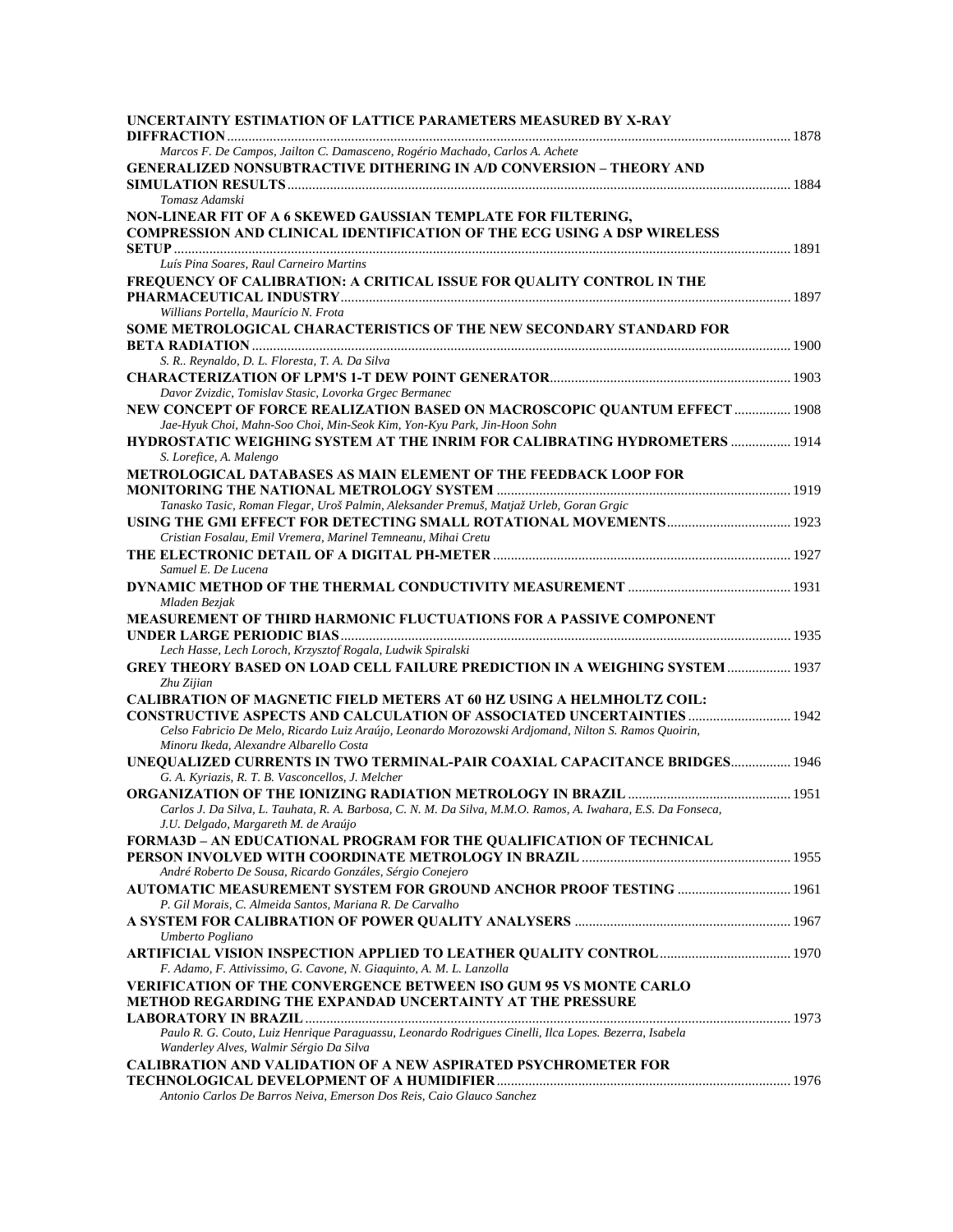| Patrizia Ciarlini, Umberto Maniscalco                                                     |  |
|-------------------------------------------------------------------------------------------|--|
| REMOTE VERSUS CLASSICAL LABORATORY IN ELECTRONIC MEASUREMENTS                             |  |
|                                                                                           |  |
| Drago Cmuk, Tarik Mutapcic, Francesco Zoino                                               |  |
|                                                                                           |  |
| Hans Peter Grieneisen, Aline S. P. Timmins, André S. Sardinha, Iakyra B. Couceiro         |  |
| METROLOGY PROPERTIES OF HUMAN OBSERVER IN COMPRESSED VIDEO OUALITY                        |  |
|                                                                                           |  |
|                                                                                           |  |
| Anna Ostaszewska, Sabina Zebrowska-Lucyk, Rafal Kloda                                     |  |
|                                                                                           |  |
| Davor Zvizdic, Lovorka Grgec Bermanec, Tomislav Stasic                                    |  |
|                                                                                           |  |
| António Cruz, Eduarda Filipe                                                              |  |
|                                                                                           |  |
| Eduarda Filipe                                                                            |  |
|                                                                                           |  |
| Shigeru Takayama, Motoshi Hiraoka, Koichiro Mori, Komyo Kariya                            |  |
| <b>INNOVATIVE DEVELOPMENTS AND INTEGRATION OF SINE-APPROXIMATION AND</b>                  |  |
| TIME INTERVAL ANALYSIS METHODS FOR PRIMARY VIBRATION CALIBRATION BY                       |  |
|                                                                                           |  |
| Qiao Sun                                                                                  |  |
|                                                                                           |  |
| Davor Zvizdic, Tomislav Veliki                                                            |  |
| <b>VERIFICATION OF IMAGE ANALYSIS SYSTEMS FOR MEASURING BRINELL</b>                       |  |
|                                                                                           |  |
| Robert Ellis, Andy Knott, Konrad Herrmann                                                 |  |
|                                                                                           |  |
| Michael Schulz, Andreas Fricke, Klaus Stock, Ana D. Alvarenga, Hakima Belaidi             |  |
| PERFORMANCE ANALYSIS OF AN ACTIVE ENERGY INDUCTION METER USING AN                         |  |
|                                                                                           |  |
| Daniele Gallo, Annalisa Liccardo, Nicola Pasquino                                         |  |
| <b>CHARACTERIZATION OF SUBSCRIBER LOCAL LOOP BY MEASURES OF FREQUENCY</b>                 |  |
|                                                                                           |  |
| Jacklyn Reis, Agostinho Castro, João C. W. A. Costa, Jaume Rius I. Riu, Fredrik Lindqvist |  |
| <b>CONSIDERATIONS ON THE ACCURACY OF MEASUREMENTS OF ELECTRICAL</b>                       |  |
|                                                                                           |  |
|                                                                                           |  |
| Zbigniew Moron                                                                            |  |
|                                                                                           |  |
| Hrvoje Hegeduš, Damir Ilic, Alan Šala                                                     |  |
| PARAMETER DESIGN FOR METROLOGICAL CHARACTERISTICS IMPROVEMENT OF A                        |  |
|                                                                                           |  |
| Pasquale Arpaia, David Giloteaux, Giuseppe Lucariello, Giovanni Spiezia                   |  |
| EVOLUTIONARY PATTERN RECOGNITION FOR MEASUREMENT OF VEHICLE EMISSION                      |  |
|                                                                                           |  |
| Pasquale Arpaia, Fabrizio Clemente, Mario Rapone, Carmine Romanucci                       |  |
|                                                                                           |  |
| Damir Ilic, Josip Butorac, Mladen Boršic, Roman Malaric                                   |  |
|                                                                                           |  |
| Alessio Carullo, Franco Ferraris, Marco Parvis                                            |  |
|                                                                                           |  |
| Graham Machin                                                                             |  |
| IN THE SEARCH OF THE EFFECTIVE ASSESSMENT METHOD OF ELECTRIC POWER                        |  |
|                                                                                           |  |
| Tomasz Tarasiuk, Janusz Mindykowski                                                       |  |
| SIMPLIFIED EVALUATION OF THE SMALLEST SAMPLE MASS THAT SHOULD BE TAKEN                    |  |
|                                                                                           |  |
| Ricardo Rezende Zucchini                                                                  |  |
| <b>CONTRIBUTION TO DETERMINATION OF DENSITY AND ALCOHOLIC CONTENT IN</b>                  |  |
|                                                                                           |  |
| Ricardo Rezende Zucchini, Juliana De Souza Themudo                                        |  |
|                                                                                           |  |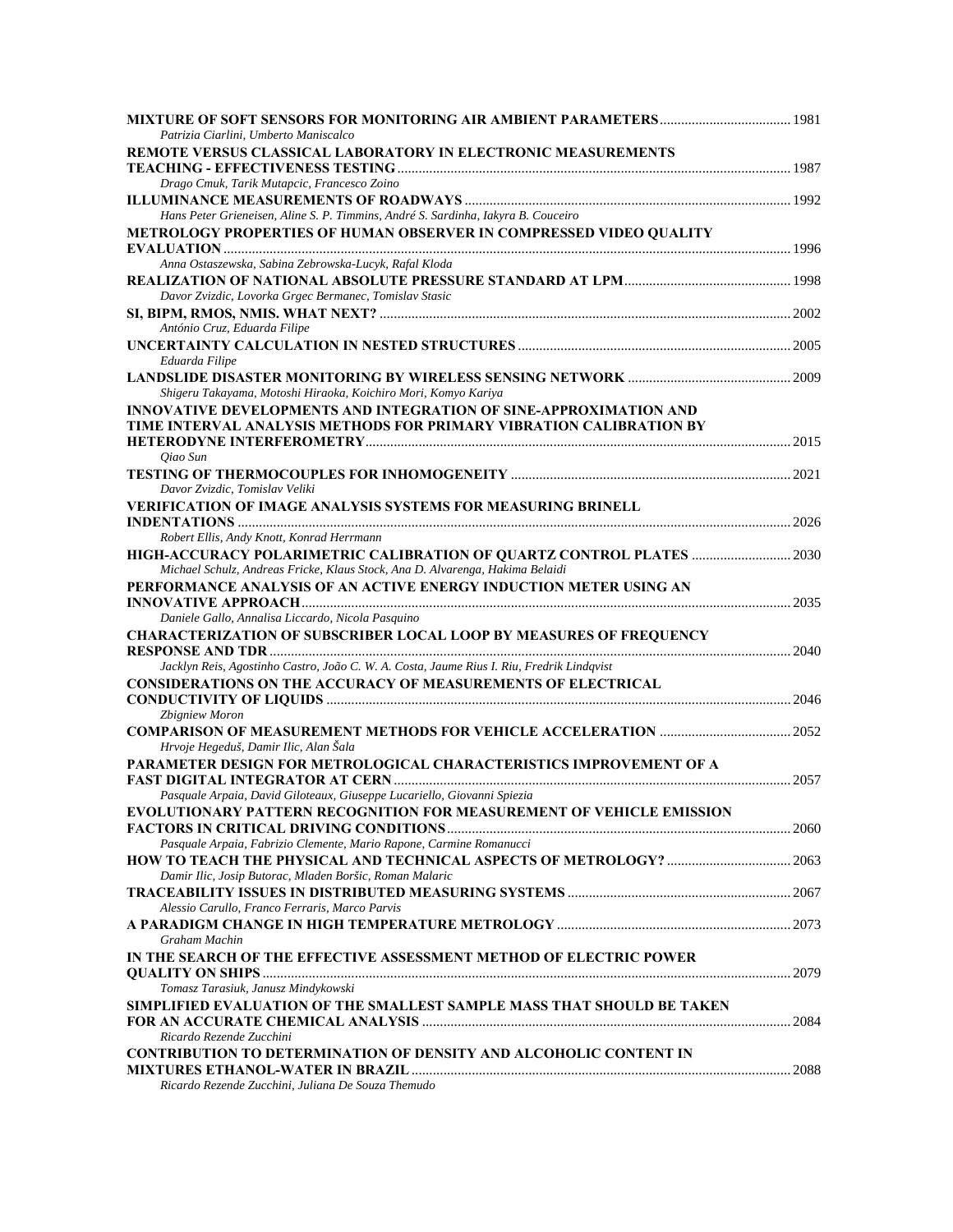| Slavolhub G. Petkovic, Paulo R. F. Santos, Antônio C. Baratto, Hamilton D. Vieira, Renato N. Teixeira, Klaus N.                                                               |  |
|-------------------------------------------------------------------------------------------------------------------------------------------------------------------------------|--|
| <i><u><b>Quelhas</b></u></i>                                                                                                                                                  |  |
| Bartosz Gapinski, Miroslaw Grzelka, Miroslaw Rucki                                                                                                                            |  |
| THE ACCURACY ANALYSIS OF THE ROUNDNESS MEASUREMENT WITH COORDINATE                                                                                                            |  |
|                                                                                                                                                                               |  |
| Bartosz Gapinski, Miroslaw Grzelka, Miroslaw Rucki                                                                                                                            |  |
| Klaus-Dieter Sommer, Albert Weckenmann, Bernd R. L. Siebert, Stefan Heidenblut, Karina Weißensee                                                                              |  |
| WWW SYSTEM SOLUTION FOR HYDROCARBON POLLUTION MONITORING AND                                                                                                                  |  |
|                                                                                                                                                                               |  |
| A. Michalski, A. Kalicki, Z. Staroszczyk, B. Dziadak, L. Makowski                                                                                                             |  |
| HYBRID MODELING AND NONLINEAR DATA PROCESSING FOR BIOMEDICAL                                                                                                                  |  |
| M. Darowski, W. Klonowski, M. Kozarski, G. Ferrari, E. Olejarczyk, R. Stepien                                                                                                 |  |
|                                                                                                                                                                               |  |
| Patrick Boets, Leo Van Biesen                                                                                                                                                 |  |
|                                                                                                                                                                               |  |
| Hüseyin Çayc, Özlem Yilmaz, Burak Ayhan, Tansu Kefeli, Mustafa Güne, Erol Kazanç<br>DEVELOPING MODEL-BASED DESIGN EVALUATION FOR ALGORITHMIC A/D                              |  |
|                                                                                                                                                                               |  |
| Ondrej Šubrt, Pravoslav Martinek, Carsten Wegener                                                                                                                             |  |
| A MEASUREMENT METHOD FOR RESIDUAL LIFE ESTIMATION OF HPS ROAD LAMPS  2132                                                                                                     |  |
| A. Bernieri, L. D'Alessandro, M. Laracca, C. Liguori                                                                                                                          |  |
| A MICHELSON INTERFEROMETER AS A CALIBRATION TOOL OF A RADIAL IN-PLANE                                                                                                         |  |
| Matías Roberto Viotti, Armando Albertazzi G. Jr., Ricardo Suterio                                                                                                             |  |
| A MULTI-LOOP SENSOR FOR THE FLOWRATE MEASUREMENT OF GAS-LIOUID TWO-                                                                                                           |  |
|                                                                                                                                                                               |  |
| Dailiang Xie, Guowei Liang, Fang Wang                                                                                                                                         |  |
| AN ANALYSIS OF ERRORS OF V-BLOCK CYLINDRICITY MEASUREMENT WITH REGARD                                                                                                         |  |
| Stanislaw Adamczak, Dariusz Janecki, Krzysztof Stepien                                                                                                                        |  |
|                                                                                                                                                                               |  |
| Sylvio Machado Jr., Marco Antonio Cavaco                                                                                                                                      |  |
| ANALYSIS OF A NON-ITERATIVE ALGORITHM FOR THE AMPLITUDE AND PHASE                                                                                                             |  |
| Fernando M. Janeiro, Pedro M. Ramos, Mouhaydine Tlemcani, A. Cruz Serra                                                                                                       |  |
| <b>CALIBRATION OF MAGNETIC FIELD METERS AT 60 HZ USING A HELMHOLTZ COIL:</b>                                                                                                  |  |
| <b>CONSTRUCTIVE ASPECTS AND CALCULATION OF ASSOCIATED UNCERTAINTIES  2159</b>                                                                                                 |  |
| Ricardo L. Araújo, Leonardo M. Ardjomand, Celso F. De Melo, Minoru Ikeda, Nilton S. R. Quoirin<br><b>COMPARISON BETWEEN INMETRO (BRAZIL) AND CENAM (MEXICO) ON BAROMETRIC</b> |  |
|                                                                                                                                                                               |  |
| Jorge C. Torres-Guzmán, Pablo Olvera-Arana, Luiz H. Paraguassú, Paulo R. G. Couto                                                                                             |  |
|                                                                                                                                                                               |  |
| Georgios Kouzas, Eleftherios Kayafas, Vassili Loumos                                                                                                                          |  |
| <b>EMISSION RATE CORRECTIONS FOR 241AMBE SOURCES IN MANGANESE BATH OF</b>                                                                                                     |  |
| Sandro P. Leite, Walsan W. Pereira, Evaldo S. Da Fonseca, Karla C. De Souza Patrão                                                                                            |  |
| <b>EVALUATION OF ADSORPTION EFFECT BY USING SILICON SPHERE AND SILICON</b>                                                                                                    |  |
|                                                                                                                                                                               |  |
| Jin Wan Chung, Sungjun Lee, Woo Gab Lee                                                                                                                                       |  |
| EVALUATION OF MEASUREMENT UNCERTAINTY IN ANALYTICAL INORGANIC ASSAYS:                                                                                                         |  |
| Fabio S. Bazilio, Jailton C. Damasceno, Akie K. Ávila, Paulo Roberto Guimarães Couto, Renata M. Horta Borges                                                                  |  |
| <b>FABRICATION AND CHARACTERISATION OF THIN FILM COAXIAL AC/DC RESISTORS</b>                                                                                                  |  |
|                                                                                                                                                                               |  |
| A. Bounouh, F. Lapostolle, S. Lamy<br><b>GUIDELINES FOR DETERMINATION AND EVALUATION OF LOW-FREQUENCY</b>                                                                     |  |
|                                                                                                                                                                               |  |
| Rudi Voncina, Rado Lapuh                                                                                                                                                      |  |
|                                                                                                                                                                               |  |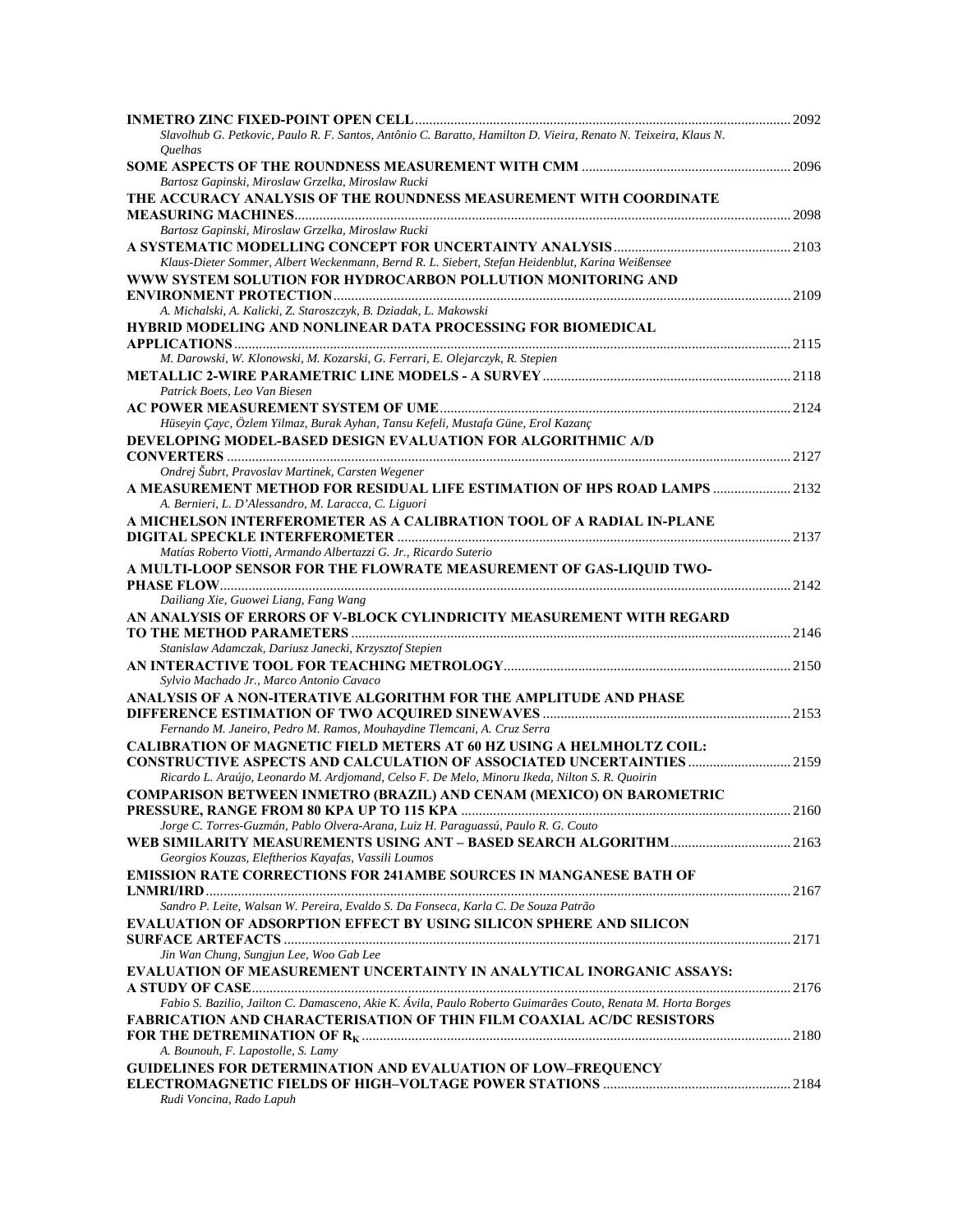| <b>ICE POINT BLACKBODY CAVITY FOR CHECKING THE PERFORMANCE OF AN</b>                                            |  |
|-----------------------------------------------------------------------------------------------------------------|--|
|                                                                                                                 |  |
| Irene Safinaz Hassan, Hafidzah Othman, Md. Nor Md. Chik                                                         |  |
| <b>IMPLEMENTING METROLOGY IN THE EUROPEAN RESEARCH AREA - THE IMERA</b>                                         |  |
|                                                                                                                 |  |
| Luc Erard                                                                                                       |  |
|                                                                                                                 |  |
| Takeshi Sawa, Masaharu Tsujii, Masaru Kawazoe                                                                   |  |
| <b>MEASUREMENT UNCERTAINTY IN DYNAMIC CALIBRATION OF TEMPERATURE</b>                                            |  |
| João Nildo De Souza Vianna, Michael E. K. De Almeida, Alberto C. G. C. Diniz, Alessandro B. S. Oliveira         |  |
| <b>MENIR – A CONTRIBUTION FOR FINAL UNCERTANTY EVALUATION OF ROCKETS MASS</b>                                   |  |
|                                                                                                                 |  |
| Ricardo Luís Da Rocha Carmona, Sílvio Fazolli, Milton Pereira                                                   |  |
|                                                                                                                 |  |
| Cirilo C. S. Conceição, Luiz Tauhata, Edgar F. O. J. Jesus                                                      |  |
| MICROPHONE AND SOUND LEVEL METER CALIBRATION IN FREE FIELD BY A NEW                                             |  |
|                                                                                                                 |  |
| Zemar M. Defilippo Soares, Samir Gerges, Michael Vorländer                                                      |  |
| MULTICHANNEL ECG MEASUREMENT FOR NONINVASIVE IDENTIFICATION OF HEART                                            |  |
|                                                                                                                 |  |
| Milan Tysler, Vladimir Rosik, Peter Kneppo                                                                      |  |
|                                                                                                                 |  |
| Jorge C. Torres-Guzmán, Claudia Santo, Daniel A. Ramírez-Ahedo, Juan Ch. Villarroel-Poblete                     |  |
| ON THE MAGNETIC AND MAGNETOELASTIC UNIFORMITY MEASUREMENTS OF                                                   |  |
|                                                                                                                 |  |
| E. Hristoforou, E. Kayafas                                                                                      |  |
| ON THE USE OF THE UNSCENTED TRANSFORM FOR UNCERTAINTY EVALUATION IN                                             |  |
| Leopoldo Angrisani, Aldo Baccigalupi, Massimo D'Apuzzo, Rosario Schiano Lo Moriello                             |  |
| A TRANSPORTABLE ABSOLUTE GRAVITY METER ADOPTING THE SYMMETRIC RISE                                              |  |
|                                                                                                                 |  |
| A. Capelli, G. D'Agostino, S. Desogus, A. Germak, C. Origlia, D. Quagliotti                                     |  |
|                                                                                                                 |  |
| E. C. C. Farias, V. Y. Aibe, S. B. Araujo                                                                       |  |
| PRACTICAL EXPERIENCE OF THE CIPM MRA - THE VIEW FROM AN NMI "USER" 2242                                         |  |
| Fiona Redgrave                                                                                                  |  |
|                                                                                                                 |  |
| Satu Kärki, Jukka Lekkala                                                                                       |  |
| PROSPECTIVE ANALYSIS OF QUALITY VS. LABOR PRODUCTIVITY: THE CASE OF THE                                         |  |
| LABORATORY OF CALIBRATION OF THE DIVISION OF METROLOGIA, CRCN-RECIFE  2252                                      |  |
| Ralph Santos Oliveira, Mércia L. Oliveira                                                                       |  |
| RECONSTRUCTION OF RADIAL CATALYST CONCENTRATION DISTRIBUTION IN AN                                              |  |
|                                                                                                                 |  |
| Silvio B. Melo, Carlos C. Dantas, Emerson A. De O. Lima, Francisco P. M. Simões, Eric F. De Oliveira, Valdemir. |  |
| A. Dos Santos                                                                                                   |  |
| Jaroslav Bohacek                                                                                                |  |
| RESULTS OF THE REVISION OF THE ISO STANDARDS FOR BRINELL, VICKERS,                                              |  |
|                                                                                                                 |  |
| Alois Wehrstedt                                                                                                 |  |
| <b>SCANNING OF FREE-FORM SURFACES BY USING A LASER-STRIPE SENSOR ON A CMM  2271</b>                             |  |
| P. Fernández, B. J. Álvarez, J. C. Rico, D. Blanco, G. Valiño                                                   |  |
| APPLICATION OF NONLINEAR DYNAMICS METHODS FOR MEASURING                                                         |  |
| <b>CHARACTERISTICS OF BIOSIGNALS AND OUALITY OF MATERIALS' SURFACES IN</b>                                      |  |
|                                                                                                                 |  |
| I. Bal, W. Klonowski                                                                                            |  |
| SIM TORQUE COMPARISON BETWEEN CENAM (MEXICO) AND INMETRO (BRAZIL) UP                                            |  |
|                                                                                                                 |  |
| J. C. Torres Guzmán, D. Ramírez Ahedo, J. P. Cruz, L. C. Cabral, R. Soares De Oliveira, R. De Freitas Guilherme |  |
|                                                                                                                 |  |
| Jorge C. Torres-Guzmán, Luis A. Santander-Romero, Luiz H. Paraguassú, Paulo R. G. Couto, Ilca L. Bezerra        |  |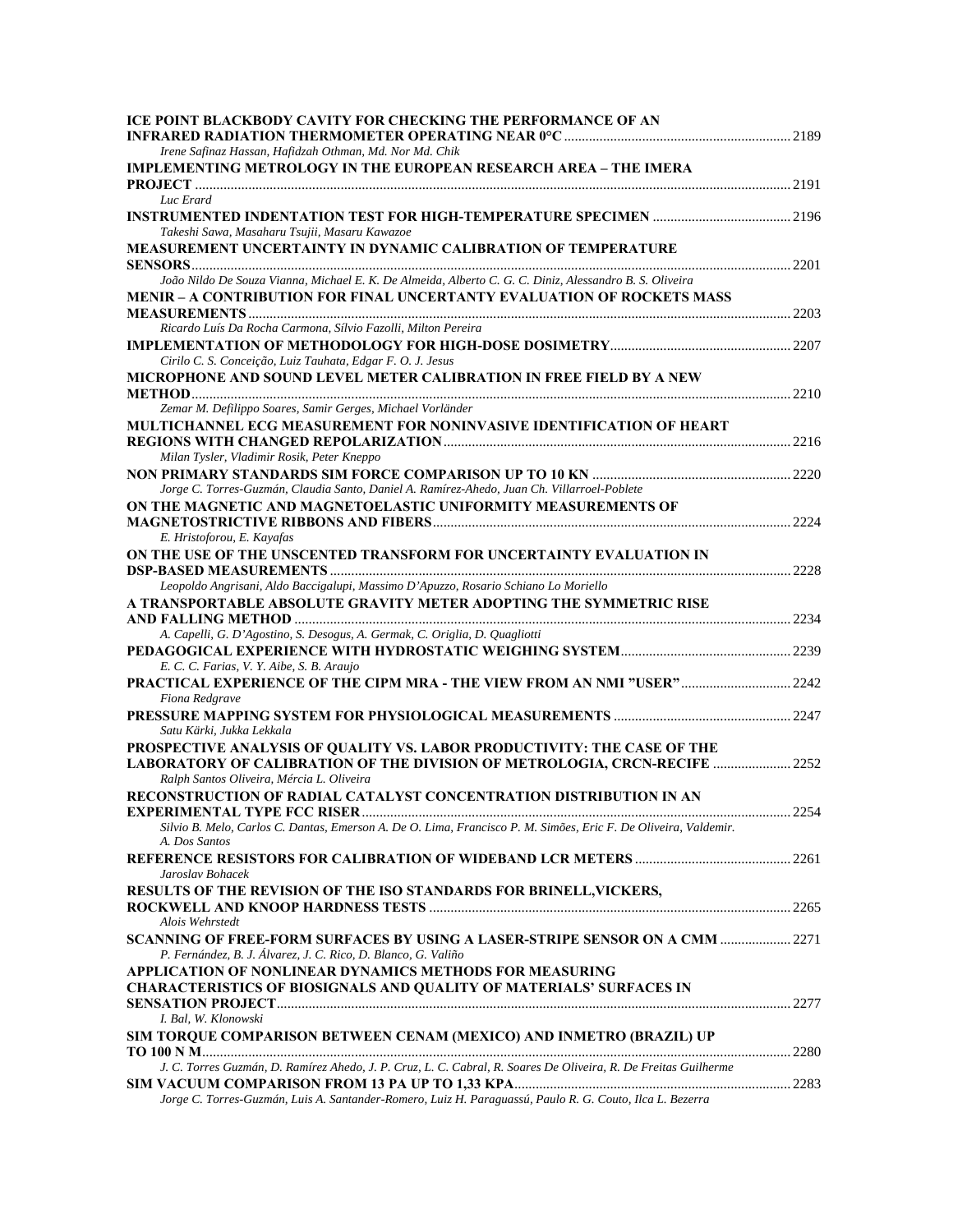| Klaus Körner, Evangelos Papastathopoulos, Wolfgang Osten                                                  |  |
|-----------------------------------------------------------------------------------------------------------|--|
| POTENTIOMETRIC TITRATION OF HYDROCHLORIC ACID DILUTE SOLUTION USING A                                     |  |
|                                                                                                           |  |
| P. P. Borges, I. C. Fraga, A. P. Ordine, H. C. Carnaval, B. S. Rossini, J. C. Dias                        |  |
|                                                                                                           |  |
| Nien Fan Zhang                                                                                            |  |
| DYNAMIC CHARACTERIZATION OF A/D CONVERTERS BY RAMP TESTING SIGNALS  2301                                  |  |
| Daniel Belega, Dominique Dallet                                                                           |  |
| UPON THE DIFFERENCE BETWEEN THE EVOLUTION VERSUS FREQUENCY OF PD AND                                      |  |
|                                                                                                           |  |
| Romeo Ciobanu, Cristina Schreiner, Marinel Temneanu                                                       |  |
| <b>MAGNETIC AMORPHOUS NANO-STRUCTURED WIRES CHARACTERISATION USING</b>                                    |  |
|                                                                                                           |  |
| Marinel Temneanu, Romeo Ciobanu, Cristian Fosalau, Mihai Crenu                                            |  |
| <b>FAST INTEGRAL OPTICAL ROUGHNESS MEASUREMENT OF SPECULAR REFLECTING</b>                                 |  |
|                                                                                                           |  |
| S. Patzelt, F. Horn, G. Goch                                                                              |  |
| PREPARATION OF A SOIL REFERENCE MATERIAL WITH HIGH THORIUM                                                |  |
| <b>CONCENTRATION FOR DETERMINATION OF RADIONUCLIDES FROM THORIUM AND</b>                                  |  |
|                                                                                                           |  |
| A. F. Clain, M. J. C. S. Bragança, A. M. G. F. Azeredo, L. Tauhata, C. C. S Conceição, E. M. O Bernardes  |  |
| <b>ESTIMATE OF UNCERTAINTY OF MEASUREMENT IN THE DETERMINATION OF</b>                                     |  |
|                                                                                                           |  |
| João Cristiano Ulrich, Helena Miho Shihomatsu, Marcos Antonio Hortellani, Jorge Eduardo Souza Sarkis      |  |
| SOME LATIN-AMERICAN EXPERIENCES CONCERNING TEACHING OF CHEMICAL                                           |  |
|                                                                                                           |  |
| M. Alvarez Prieto, J. Jiménez Chacón, I. Cortés Nodarse, N. Martínez Alfonso                              |  |
| UNCERTAINTIES SOURCES EVALUATION ASSOCIATED TO SULFUR AND FLASH POINT                                     |  |
|                                                                                                           |  |
| R. M. H. Borges, I. M. G. Lemos, A. M. S. Antunes, L. A. D'Avila                                          |  |
| <b>INVESTIGATION OF DYMANIC PROPERTIES OF LINE SCALE CALIBRATION SYSTEMS  2338</b>                        |  |
| Saulius Kaušinis, Aurimas Jakštas, Rimantas Barauskas, Albinas Kasparaitis                                |  |
| <b>MODELLING OF NON-IDEAL MEASURING PROCESSES - PREREQUISITE FOR ERROR</b>                                |  |
|                                                                                                           |  |
| Karl H. Ruhm                                                                                              |  |
| THE EXAMINATION OF UNCERTAINTY DESIGNATION ALGORITHMS DEDICATED TO                                        |  |
|                                                                                                           |  |
| Romuald Masnicki, Janusz Mindykowski                                                                      |  |
| <b>VERIFICATION AND USE OF CONTROL CHARTS IN SPECTROCHEMICAL</b>                                          |  |
|                                                                                                           |  |
| Štefica Celap                                                                                             |  |
|                                                                                                           |  |
| Luigino Benetazzo, Matteo Bertocco, Claudio Narduzzi                                                      |  |
|                                                                                                           |  |
| Janusz Pienkowski                                                                                         |  |
|                                                                                                           |  |
| <b>CALIBRATION REPRODUCIBILITY TEST FOR NIST'S NO. 3581 STANDARD ROCKWELL</b>                             |  |
|                                                                                                           |  |
| John Song, Samuel Low, Alan Zheng                                                                         |  |
|                                                                                                           |  |
| Gilder Nader, Paulo Tiago Fracasso, Paulo José Saiz Jabardo, José Pucci Caly, Wagner Cesar Bruna, Flavius |  |
| Portella Ribas Martins, Eduardo Ferrara, Mikiya Muramatsu, Niklauss Ursuswetter, Marcos Tadeu Pereira     |  |
| COMPLEX BIOLOGICAL DEGRADABILITY TEST OF PHARMACEUTICAL WASTEWATERS 2372                                  |  |
| Peter Princz, Scot E. Smith                                                                               |  |
| THE TRIPLE POINT OF XENON: A CANDIDATE FIXED-POINT REFERENCE                                              |  |
|                                                                                                           |  |
| K. D. Hill, A. G. Steele                                                                                  |  |
| VISION BASED SURFACE ROUGHNESS EVALUATION OF GROUND COMPONENTS USING                                      |  |
|                                                                                                           |  |
| N. Arunachalam, B. Ramamoorthy                                                                            |  |
|                                                                                                           |  |
| B. Dhanasekar, B. Ramamoorthy                                                                             |  |
|                                                                                                           |  |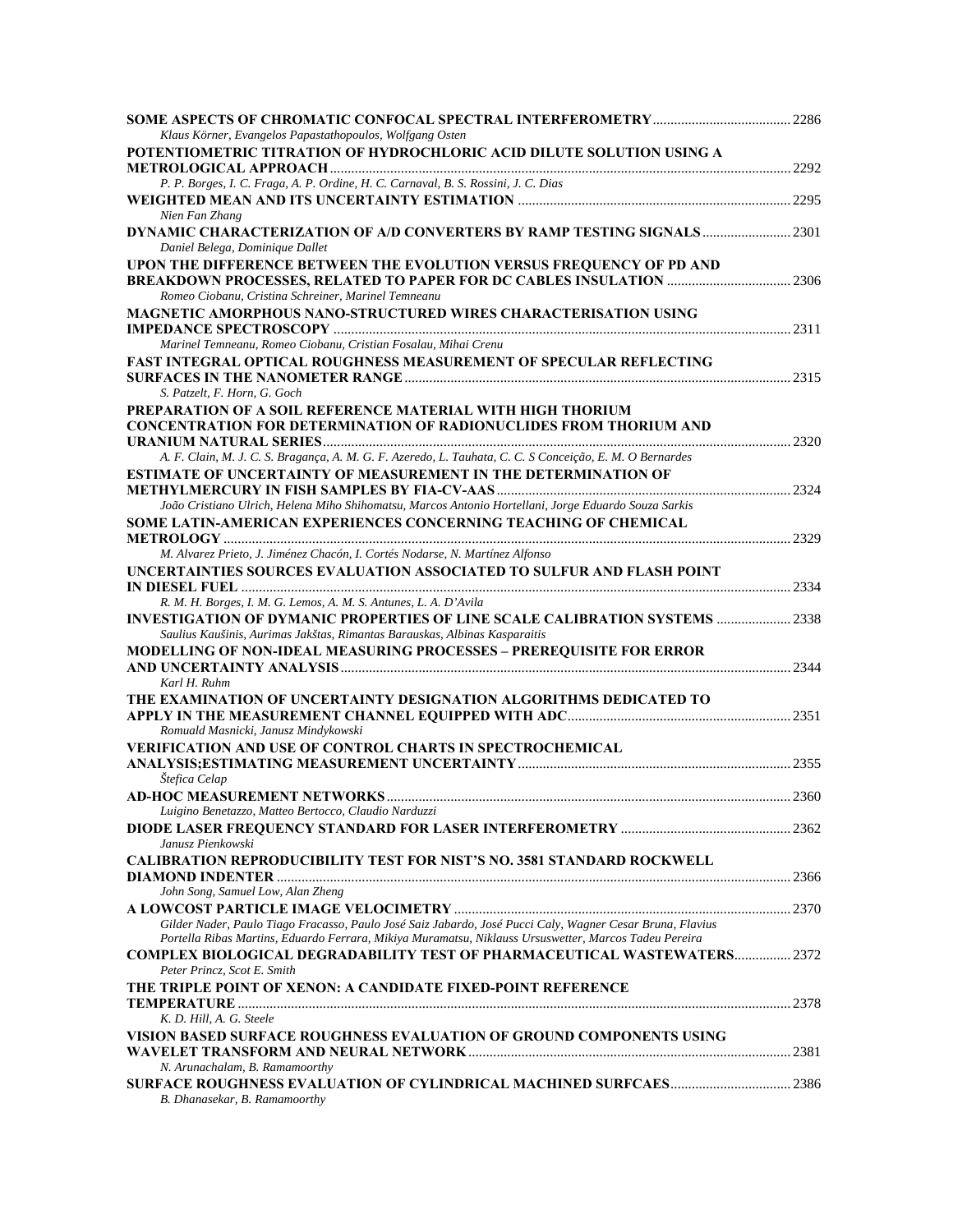| <b>METHODOLOGY TO EVALUATE CALIBRATIONS: A CASE OF STUDY ON THE</b>                                       |  |
|-----------------------------------------------------------------------------------------------------------|--|
|                                                                                                           |  |
| J. J. L. Sousa, L. T. S. Leitão                                                                           |  |
| <b>EFFECT OF LOADING RATE AND DURATION TIME ON INDENTATION HARDNESS</b>                                   |  |
| G. Aggag, A. Abu-Elezz                                                                                    |  |
| MULTIVARIATE OPTIMIZATION AIMING THE DEVELOPMENT AND VALIDATION OF A                                      |  |
| <b>SELECTIVE ROOM-TEMPERATURE PHOSPHORIMETRIC METHOD FOR THE</b>                                          |  |
|                                                                                                           |  |
| Alessandra Licursi Maia C. Da Cunha, Roberta Lourenço Ziolli, Ricardo Queiroz Aucélio                     |  |
| <b>EMISSION MEASUREMENTS IN DUAL FUELED INTERNAL COMBUSTION ENGINE TESTS 2406</b>                         |  |
| A. F. Orlando, E. Santos, L. G. Do Val                                                                    |  |
| DEVELOPMENT OF A DATA POST PROCESSING PROGRAM OF IMAGE SIMULATION                                         |  |
|                                                                                                           |  |
| Edmilson M. De Souza, Samanda C. A. Correa, Ricardo T. Lopes, Ademir X. Da Silva                          |  |
| <b>ROUGHNESS ESTIMATION OF INCLINED SURFACES USING ARTIFICIAL INTELLIGENCE 2416</b>                       |  |
| B. Ramamoorthy, P. Priya                                                                                  |  |
| HIGH PRECISION DETERMINATION AND STATISTICAL EVALUATION OF SURFACE                                        |  |
|                                                                                                           |  |
| A. Nomak Akdogan, M. N. Durakbasa, P. H. Osanna, M. E. Yurci                                              |  |
| PROCESS PERFORMANCE EVALUATION AND IMPROVEMENT FOR THE QUALITY                                            |  |
| Ilknur Cavusoglu, M. Numan Durakbasa, P. Herbert Osanna                                                   |  |
| RECOMMENDATIONS ON THE MEASUREMENT OF CYLINDRICAL GEARS WITH                                              |  |
|                                                                                                           |  |
| Miroslaw Grzelka, Bartosz Gapinski                                                                        |  |
| ISO 16063-11: PRIMARY VIBRATION CALIBRATION BY LASER INTERFEROMETRY.                                      |  |
|                                                                                                           |  |
| Torben R. Licht, Sven Erik Salboel                                                                        |  |
|                                                                                                           |  |
| Takashi Usuda, Tamio Ishigami, Akihiro Ohta, Hideaki Nozato, Hisayuki Aoyama, Sojun Sato                  |  |
| <b>TRANSFER OF THE FRENCH ACCELEROMETRY REFERENCE LABORATORY FROM CEA-</b>                                |  |
|                                                                                                           |  |
| Philippe Averlant                                                                                         |  |
| ISO 16063; A COMPREHENSIVE SET OF VIBRATION AND SHOCK CALIBRATION                                         |  |
|                                                                                                           |  |
| Christiaan S. Veldman<br><b>CALIBRATION OF LASER VIBROMETER STANDARDS ACCORDING TO ISO 16063-41  2457</b> |  |
| Uwe Buehn, Holger Nicklich, Heinz Weissing, Georg Siegmund                                                |  |
| PRIMARY ACCELEROMETER CALIBRATION PROBLEMS DUE TO VIBRATION EXCITERS 2463                                 |  |
| Gustavo P. Ripper, Guilherme A. Garcia, Ronaldo S. Dias                                                   |  |
| <b>EVALUATING RESULTS OF INTERNATIONAL COMPARISONS: WORKED EXAMPLE OF</b>                                 |  |
|                                                                                                           |  |
| J. E. Decker, A. J. Lewis, M. G. Cox, A. G. Steele, R. J. Douglas                                         |  |
| TIME DOMAIN PARAMETER IDENTIFICATION OF ANTICORROSION COATING VIA                                         |  |
|                                                                                                           |  |
| Marek Niedostatkiewicz, Romuald Zielonko                                                                  |  |
| A NEW PRIMARY GAS FLOW STANDARD FOR FLOW RATE MEASUREMENT FROM 0.001                                      |  |
|                                                                                                           |  |
| Wu Jian, Chua Hock Ann                                                                                    |  |
| A COMPARISON BETWEEN A RESISTANCE BRIDGE AND AN INTEGRATED-CIRCUIT                                        |  |
|                                                                                                           |  |
| Xumo Li<br><b>FUTURE DEVELOPMENT OF IMEKO CONCERNING NON-GOVERNMENTAL</b>                                 |  |
|                                                                                                           |  |
| Leo Van Biesen, Tamás Kemény, Dirk Röske                                                                  |  |
|                                                                                                           |  |
| Attila Naszlady                                                                                           |  |
|                                                                                                           |  |
| Humberto S. Brandi                                                                                        |  |
|                                                                                                           |  |
| Francesco Righini                                                                                         |  |
|                                                                                                           |  |